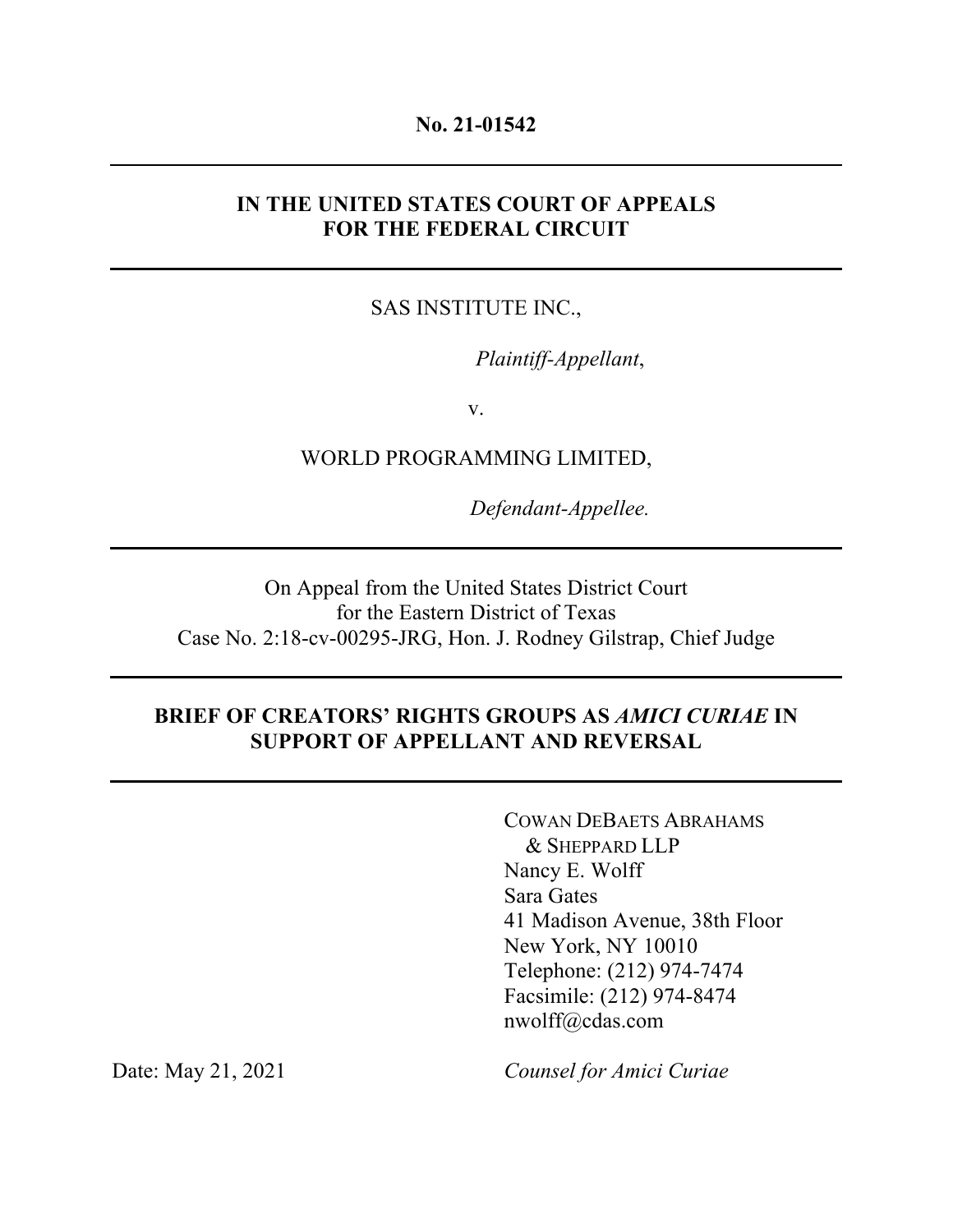# **CERTIFICATE OF INTEREST**

Counsel for *amici curiae* certify the following:

1. **Represented Entities:** American Photographic Artists, American Society of Media Photographers, The Authors Guild, Inc., Digital Media Licensing Association, Dramatists Guild of America, Romance Writers of America, Songwriters Guild of America, and Textbook & Academic Authors Association.

- 2. **Real Party in Interest:** See paragraph 1.
- 3. **Parent Corporations and Stockholders:** None.
- 4. **Legal Representatives:** No others.
- 5. **Related Cases:** None.
- 6. **Organizational Victims and Bankruptcy Cases:** None.

Date: May 21, 2021  $\sqrt{s}$  Nancy E. Wolff Nancy E. Wolff

*Counsel for Amici Curiae*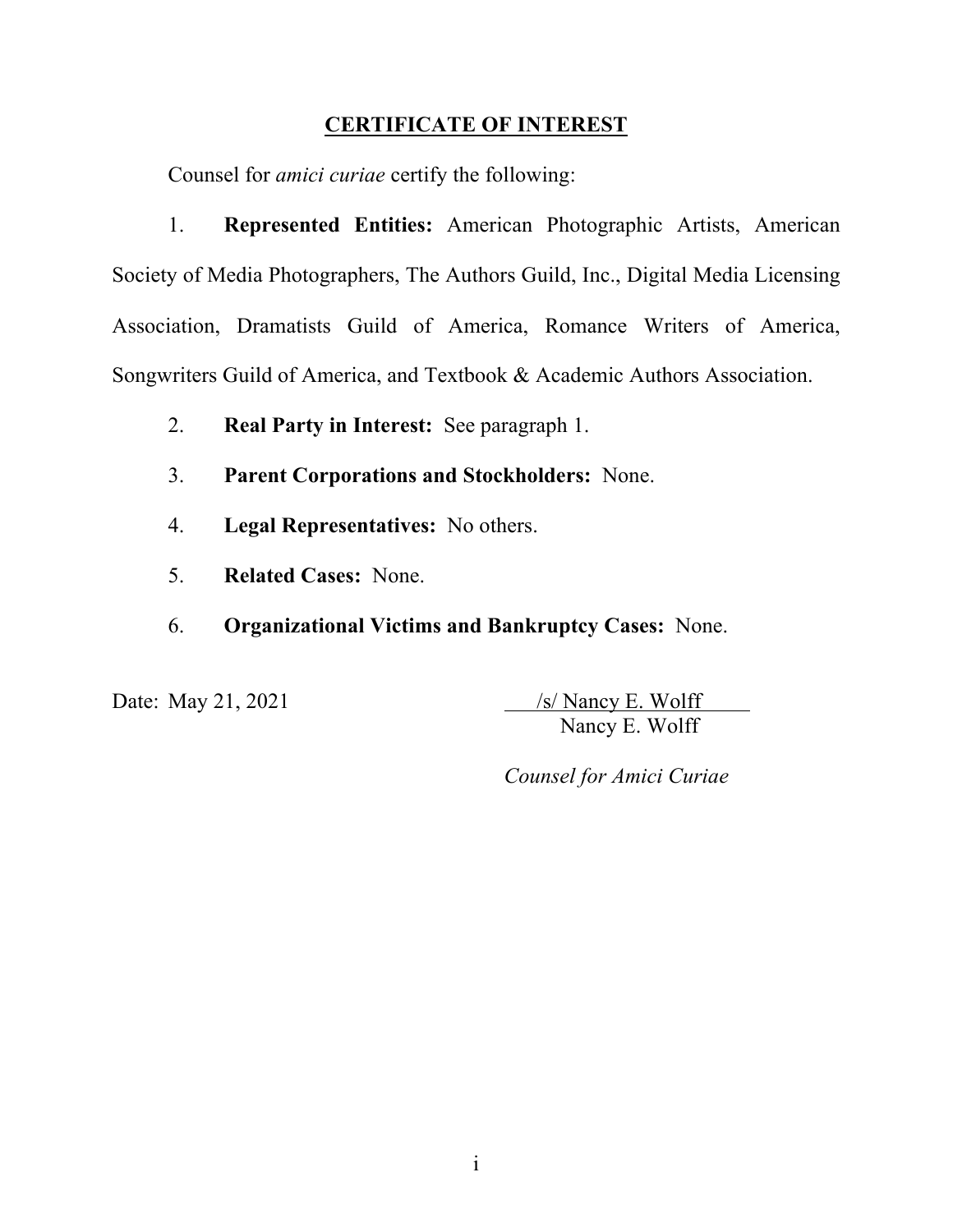# **TABLE OF CONTENTS**

# **Page**

| $\mathbf{I}$ . | COPYRIGHT OWNERS WHO CHOOSE<br>TO ENFORCE THEIR RIGHTS SHOULD |                                                                       |                                                                      |  |  |
|----------------|---------------------------------------------------------------|-----------------------------------------------------------------------|----------------------------------------------------------------------|--|--|
|                | A.                                                            |                                                                       | Upsetting the Allocation of Burdens<br>in Copyright Cases Undermines |  |  |
|                | <b>B.</b>                                                     |                                                                       | The District Court Misapplied                                        |  |  |
|                | $\mathcal{C}$ .                                               | Extension of the District Court's<br><b>Burden-Shifting Framework</b> |                                                                      |  |  |
|                |                                                               | 1.                                                                    |                                                                      |  |  |
|                |                                                               | 2.                                                                    |                                                                      |  |  |
|                |                                                               | 3.                                                                    |                                                                      |  |  |
|                |                                                               |                                                                       |                                                                      |  |  |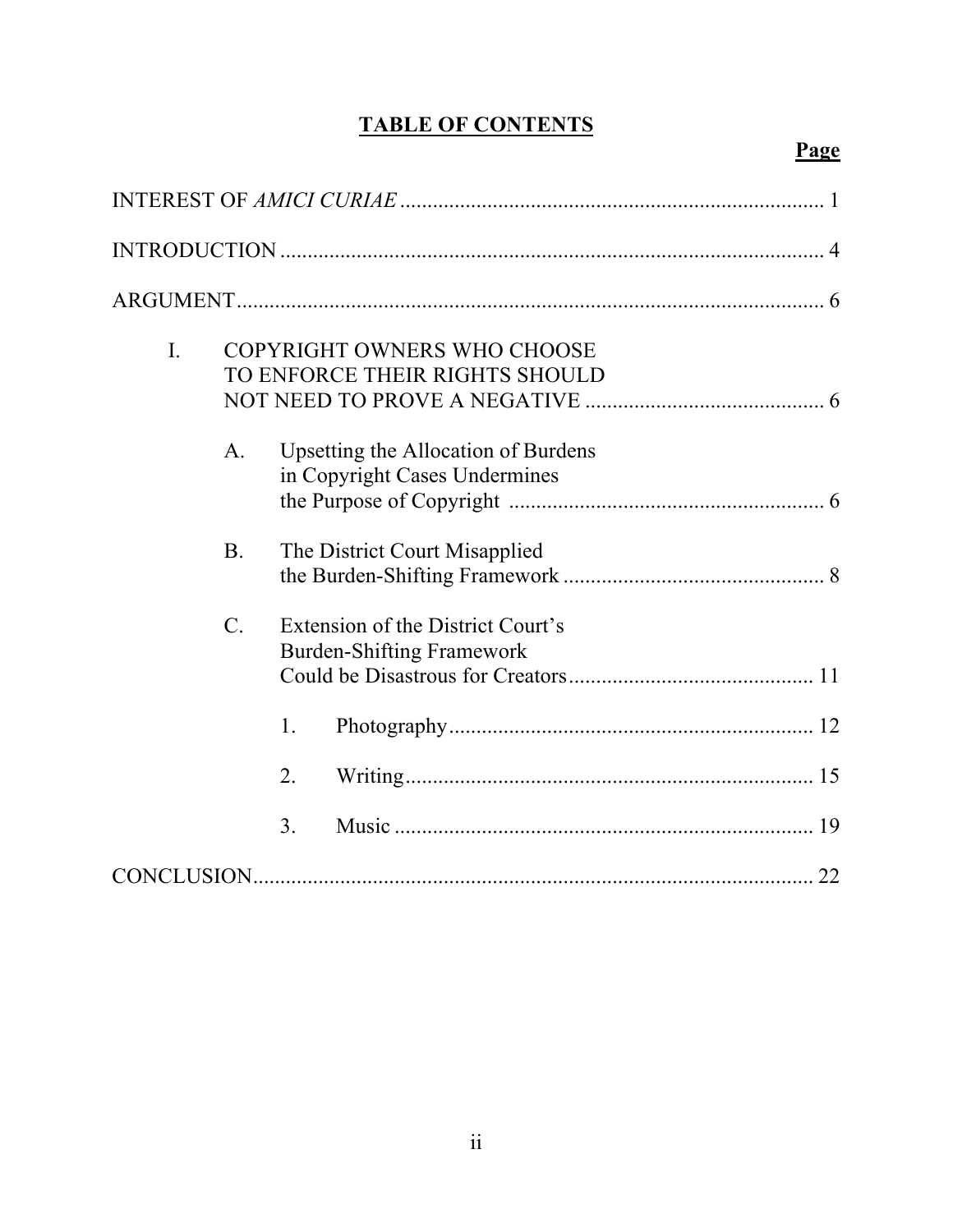# **TABLE OF AUTHORITIES**

| Cases                                                     | Page(s) |
|-----------------------------------------------------------|---------|
| Alexander v. Haley,                                       |         |
| Batiste v. Najm,                                          |         |
| Beal v. Paramount Pictures Corp.,                         |         |
| Boisson v. Banian, Ltd.,                                  |         |
| Bryant v. Gordon,                                         |         |
| Burrow-Giles Lithographic Co. v. Sarony,                  |         |
| Compulife Software Inc. v. Newman,                        |         |
| Corbello v. Valli,                                        |         |
| Cortes v. Universal Music Latino,                         |         |
| Ets-Hokin v. Skyy Spirits, Inc.,                          |         |
| Feist Publ'ns, Inc. v. Rural Tel. Serv. Co.,              |         |
| Feldman v. Twentieth Century Fox Film Corp.,              |         |
| Fourth Estate Pub. Benefit Corp. v. Wall-Street.com, LLC, |         |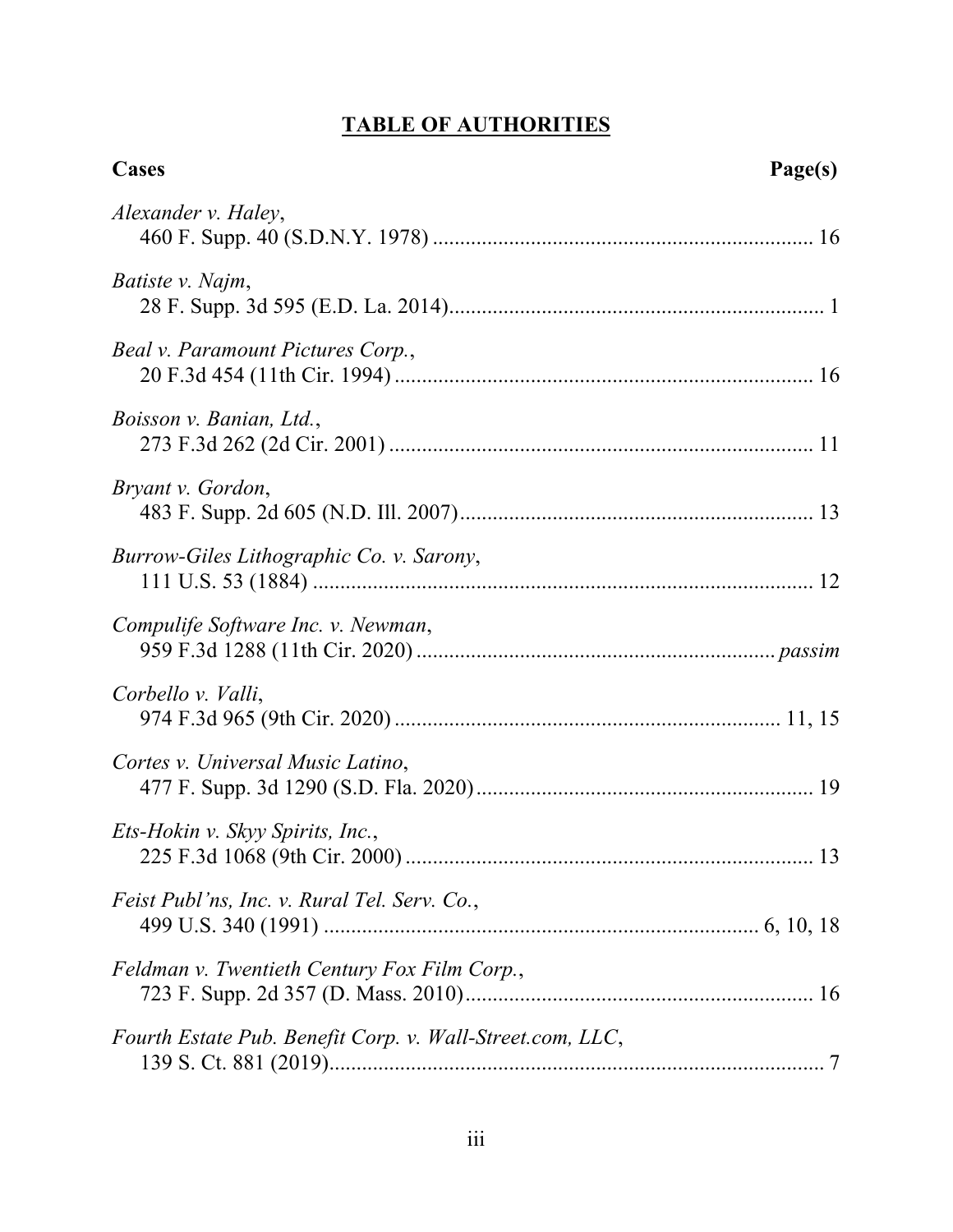| Greenbie v. Noble,                                                                                                      |
|-------------------------------------------------------------------------------------------------------------------------|
| Griffin v. Sheeran,                                                                                                     |
| Harney v. Sony Pictures Television, Inc.,                                                                               |
| Hoehling v. Universal City Studios, Inc.,                                                                               |
| Jewelers' Circular Pub. Co. v. Keystone Pub. Co.,                                                                       |
| Johnson v. Gordon,                                                                                                      |
| Lil' Joe Wein Music, Inc. v. Jackson,                                                                                   |
| Mannion v. Coors Brewing Co.,                                                                                           |
| Mazer v. Stein,                                                                                                         |
| Muhammad-Ali v. Final Call, Inc.,                                                                                       |
| O'Neill v. Dell Publishing Co.,                                                                                         |
| Positive Black Talk, Inc. v. Cash Money Recs., Inc.,<br>No. CIV.A. 02-0425, 2003 WL 1921999 (E.D. La. Apr. 21, 2003) 19 |
| Psihoyos v. Nat'l Geographic Soc'y,                                                                                     |
| Pyatt v. Jean,<br>No. CV-04-3908 (TCP) (AKT), 2006 WL 8440910                                                           |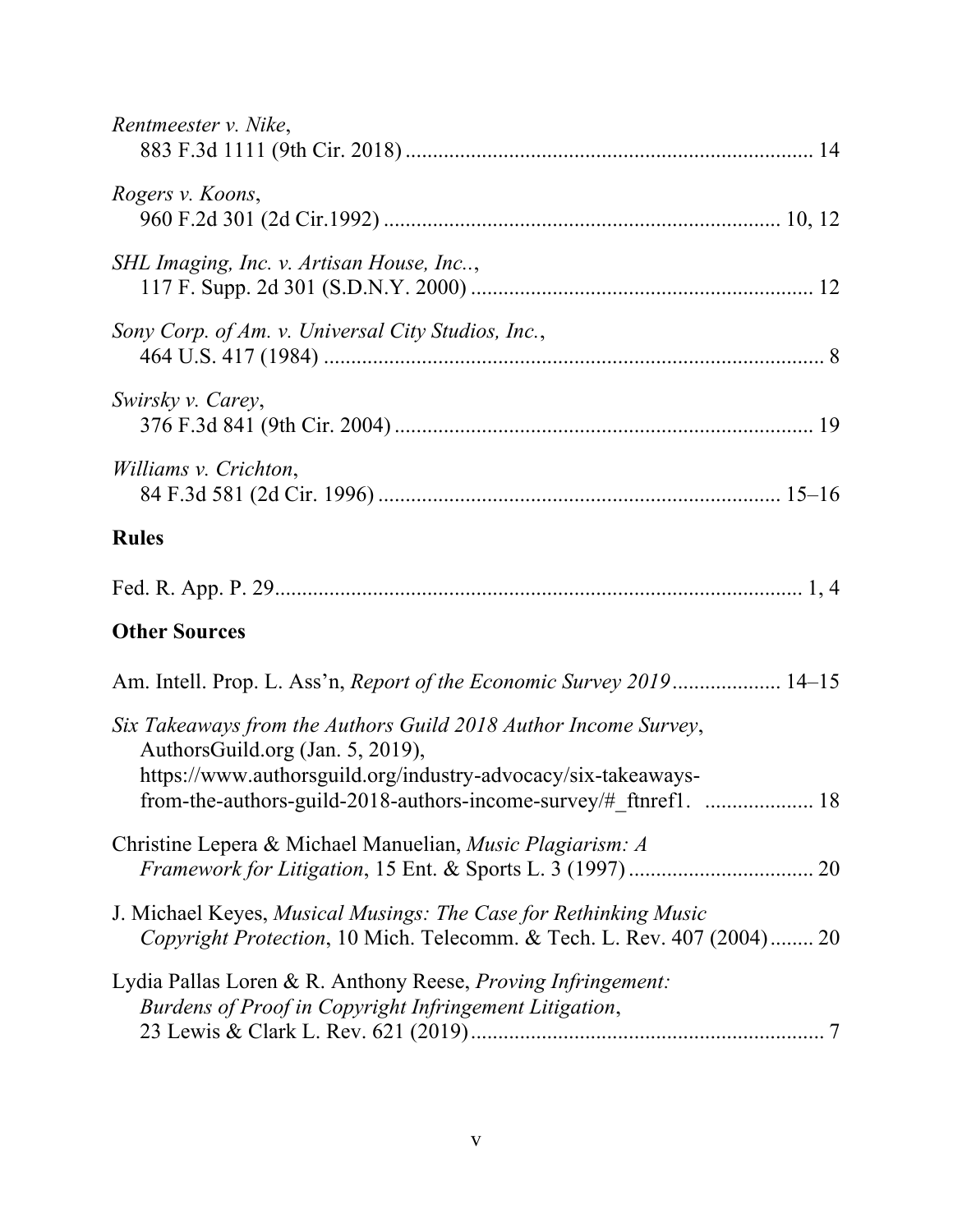| Songwriters Guild of America, Inc.,                                                    |  |
|----------------------------------------------------------------------------------------|--|
| Joint Comments on Copyright Alternative in Small-Claims                                |  |
| Enforcement ("CASE") Act Regulations (Apr. 26, 2021),                                  |  |
| https://thescl.com/wp-content/uploads/2021/04/                                         |  |
|                                                                                        |  |
| Occupational Outlook Handbook: Photographers,<br><b>IIS</b> Bureau of Labor Statistics |  |

U.S. Bureau of Labor Statistics, https://www.bls.gov/ooh/media-andcommunication/photographers.htm (last modified Apr. 9, 2021) ..................... 14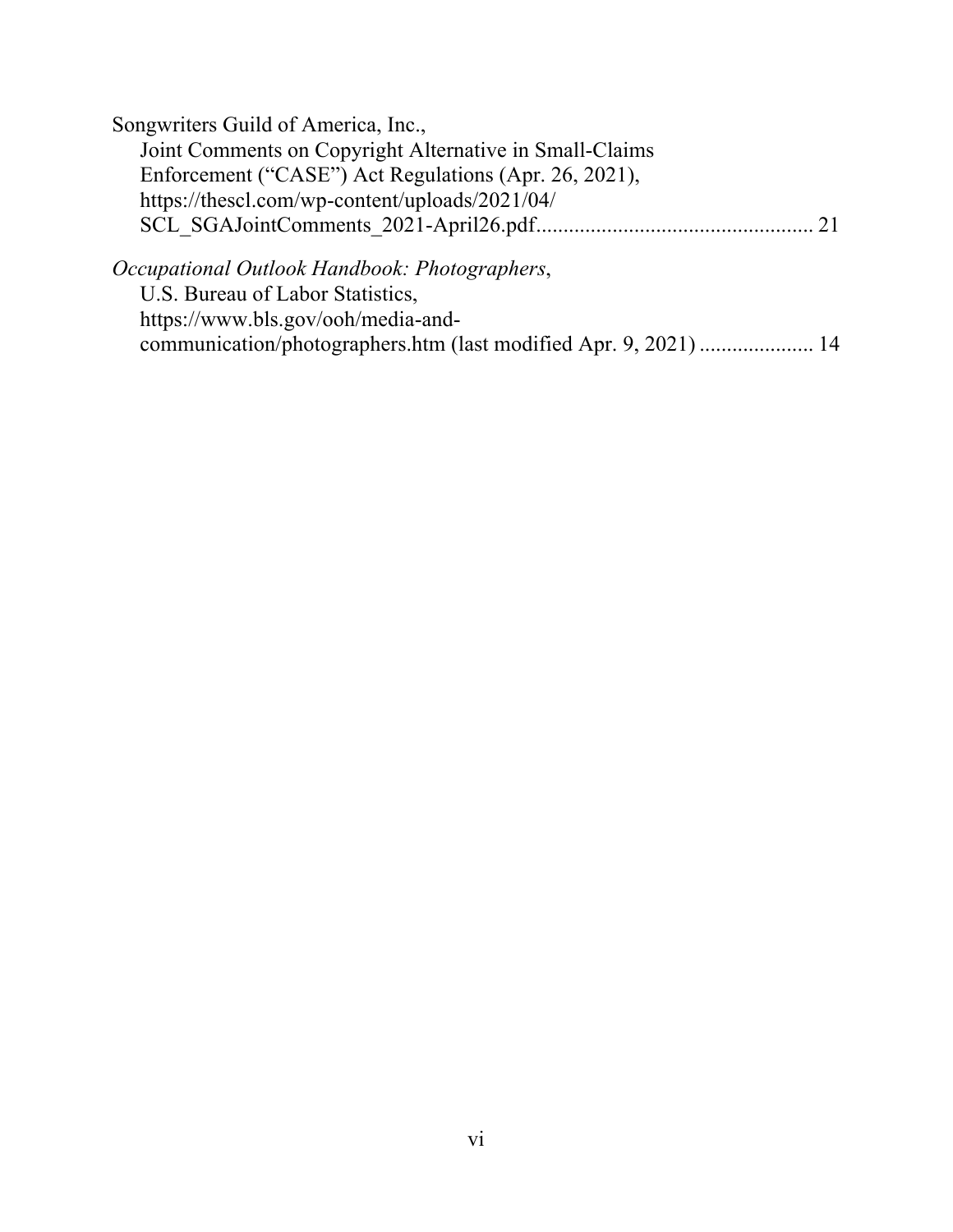### **INTEREST OF** *AMICI CURIAE***<sup>1</sup>**

*Amici curiae* comprise eight leading industry associations in the areas of academia, authorship, music, photography, publishing, and theatre. Together, the *amici* represent the interests of hundreds of thousands of creators nationwide. Members of the *amici* rely heavily on copyright law to protect their work and provide them with the financial ability to be able to continue to create for the public good. As such, the *amici* and their members have a strong interest in the proper application of copyright law, including courts' application of the proper burdens of proof in copyright infringement actions. The eight industry associations submit this brief to help the Court understand the substantial adverse impact that the district court's erroneous burden-shifting framework could have on creators, if it were affirmed and extended beyond the scope of a software case.

**American Photographic Artists** ("APA") is a leading non-profit organization run by, and for, professional photographers since 1981. Recognized for its broad industry reach, APA champions the rights of photographers and imagemakers worldwide.

<sup>1</sup> Pursuant to Federal Rule of Appellate Procedure 29(a)(4)(E), *amici curiae* states that no counsel for a party authored this brief in whole or in part, no party or party's counsel contributed money that was intended to fund preparing or submitting this brief, and no person other than *amici curiae*, their members, or counsel contributed money intended to fund preparation or submission of this brief.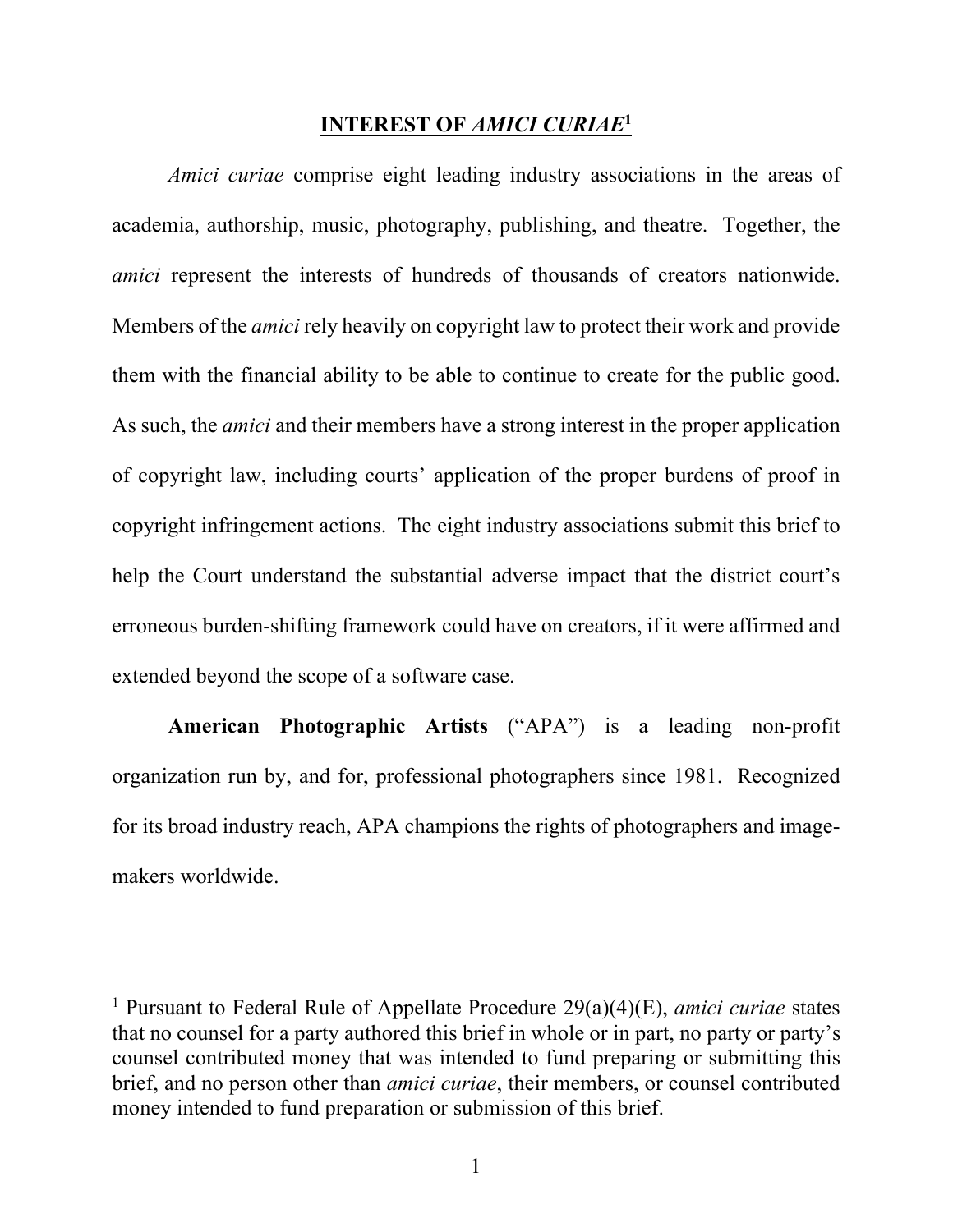**American Society of Media Photographers** ("ASMP") represents thousands of members who create and own substantial numbers of copyrighted photographs and other visual content, used by entities of all sizes. In its seventy-six-year history, ASMP has been committed to protecting the rights of photographers and visual creators and promoting the craft of image making.

**The Authors Guild, Inc.** (the "Guild") is the nation's oldest and largest professional organization for all writers. It is a national non-profit association and its more than 10,000 members include historians, biographers, academicians, journalists, and other writers of nonfiction and fiction. The Guild works to promote the rights of authors and freelance writers to freedom of expression, copyright, and fair contracts.

**Digital Media Licensing Association** ("DMLA") represents the interests of digital licensing entities that offer, for license, millions of images, illustrations, film clips, and other content on behalf of thousands of individuals to editorial and commercial users. DMLA advocates for copyright protection for content to ensure a fair licensing economy.

**Dramatists Guild of America** ("DGA") is a national, professional membership trade association of over 8,000 theatre writers including playwrights, composers, lyricists, and librettists. DGA was established in 1919 for the purpose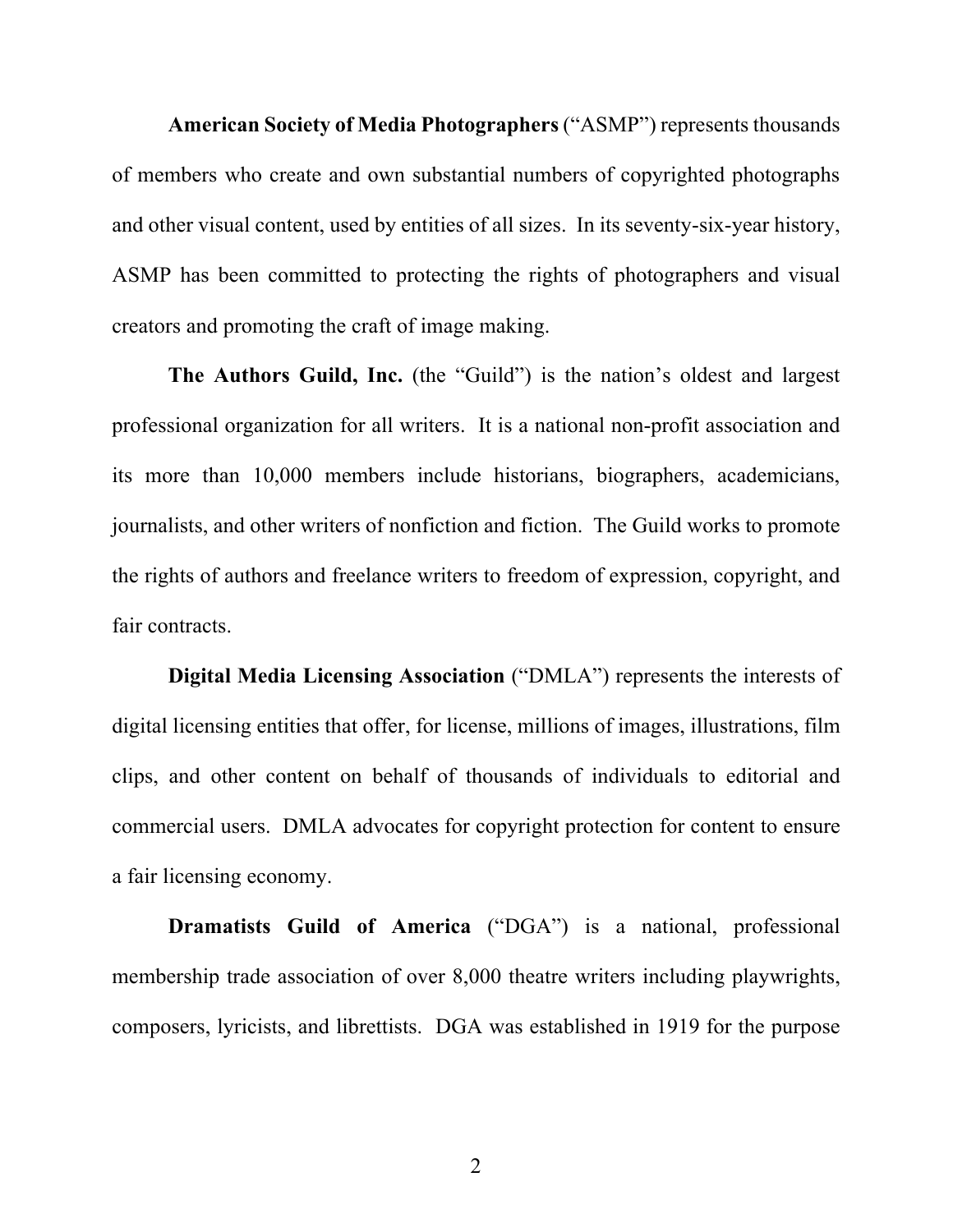of aiding dramatists in protecting both the artistic and economic integrity of their work.

**Romance Writers of America** ("RWA") is a non-profit trade association whose mission is to advance the professional and common business interests of career-focused romance writers through networking and advocacy and by increasing public awareness of the romance genre. RWA works to support the efforts of its members to earn a living, to make a full-time career out of writing romance—or a part-time one that generously supplements their main income.

**Songwriters Guild of America** ("SGA") is the longest established and largest music creator advocacy and copyright administrative organization in the United States run solely by and for songwriters, composers, and their heirs. Established in 1931, SGA has for 90 years successfully operated with a two-word mission statement: "Protect Songwriters," and continues to do so throughout the United States and the world.

**Textbook & Academic Authors Association** ("TAA") represents over 2,000 authors or aspiring authors of scholarly books, textbooks, and academic articles. TAA supports authors in the creation of works that stimulate the love of learning and foster the pursuit of knowledge. TAA also promotes greater public appreciation of the importance of scholarly authors to expanding knowledge.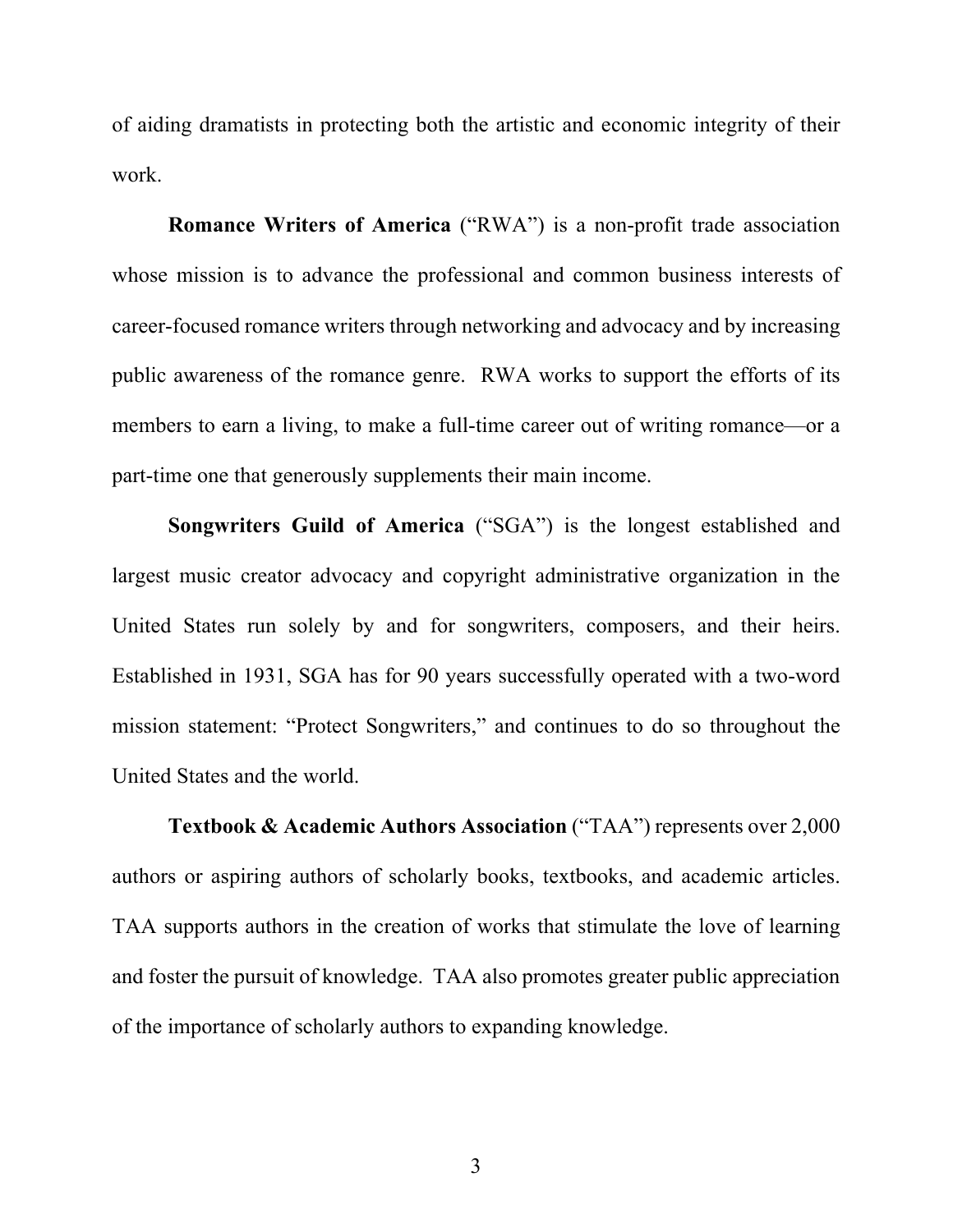*Amici curiae* submit this brief, on the consent of all parties,<sup>2</sup> in support of Appellant and reversal of the district court's decision on copyrightability, pursuant to Fed. R. App. P. 29(a).

### **INTRODUCTION**

As a practical matter, a party generally cannot prove a negative. Courts have recognized this logical principle in copyright cases, most often in discussions of the burdens of proof allocated to plaintiffs and defendants. *See, e.g.*, *Compulife Software Inc. v. Newman*, 959 F.3d 1288, 1305 (11th Cir. 2020) ("[P]lacing the burden to prove protectability on the infringement plaintiff would unfairly require him to prove a negative."); *Muhammad-Ali v. Final Call, Inc.*, 832 F.3d 755, 761 (7th Cir. 2016) (discussing burdens in copyright cases and noting that the allocation to the alleged infringer makes sense because "proving a negative is a challenge in any context" (internal quotations omitted)); *Greenbie v. Noble*, 151 F. Supp. 45, 68 (S.D.N.Y. 1957) (finding that a plaintiff need not prove that copied matter was not derived from the public domain because it would place the plaintiff "in the position of proving a negative, which would be quite an impossible burden, and one which is not imposed upon a plaintiff in a copyright case" (internal quotations omitted)). Yet, the court below adopted a burden-shifting framework that required Plaintiff-

 $2$  Counsel for both parties consented via email to the filing of this brief.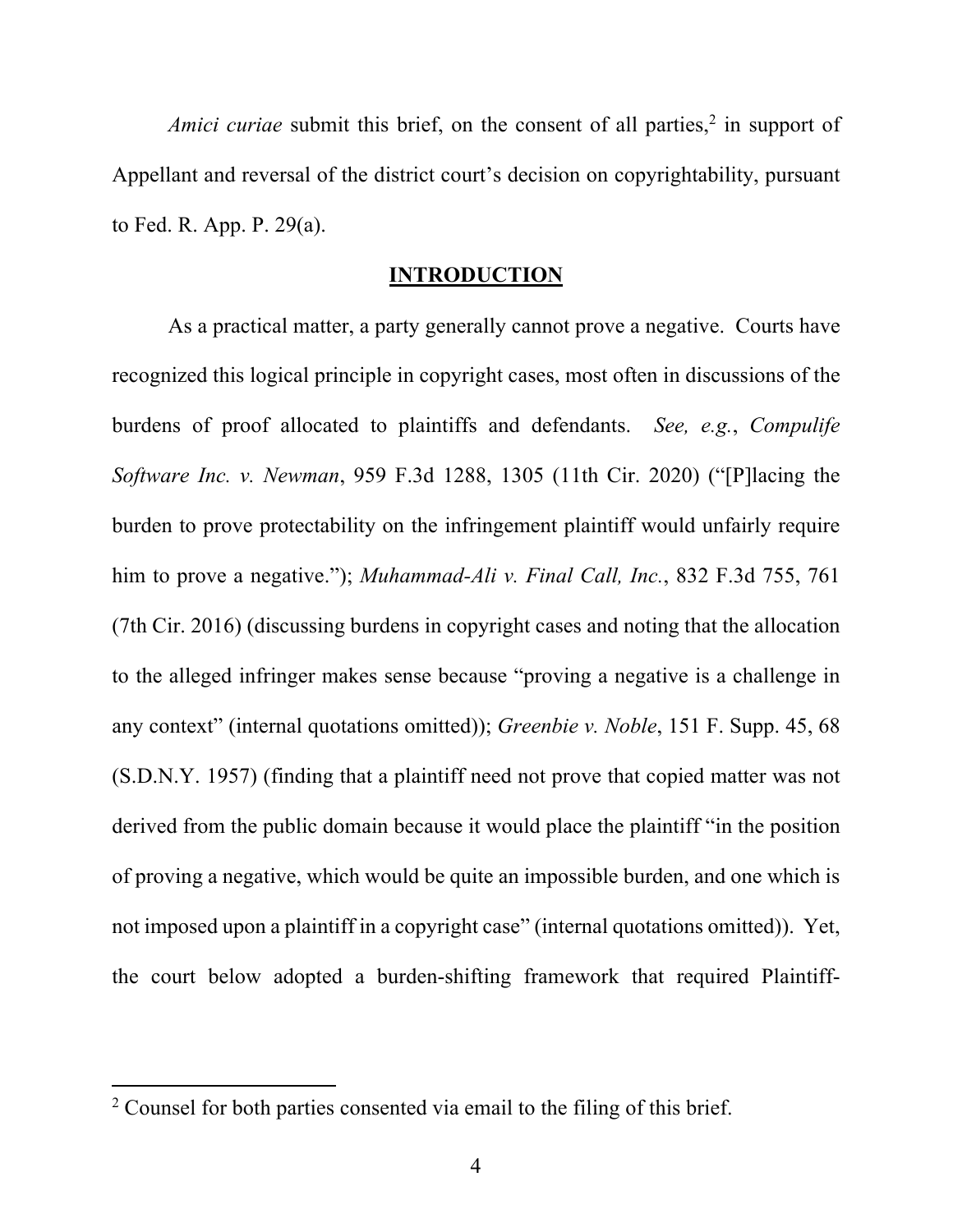Appellant SAS Institute Inc. ("Appellant" or "SAS") to prove a negative by demonstrating that the copied portions of a copyrighted work are not unprotected.

The district court's decision was erroneous because the court misapplied the burden-shifting framework. While the district court acknowledged the Eleventh Circuit's reasoning for its conclusion that "the *defendant* bears the burden of proving . . . that the elements he copied from a copyrighted work are unprotectable," *Compulife Software Inc.*, 959 F.3d at 1305, the court ultimately placed the onus on SAS to "combat" Defendant-Appellee World Programming Limited's ("Appellee" or "WPL") generalized allegations that SAS's work contained unprotectable material by showing "what WPL pointed to as unprotectable is indeed entitled to protection." Appx17. This unwarranted shifting of defendant's burden to plaintiff undermines the purpose of copyright: to enable authors to exploit their creative expression for a limited time in order to incentivize creation for the public good. Copyright owners already shoulder a heavy burden in proving their *prima facie* case. If defendants could merely point to a certain "species" of unprotectability to avoid liability and shift the burden back to the copyright owner, copyright owner-plaintiffs would be severely disadvantaged in their ability to successfully litigate copyright infringement cases.

Members of the *amici* are very concerned about this dangerous aberration of copyright law, which is unmoored from case law or the constitutional requirements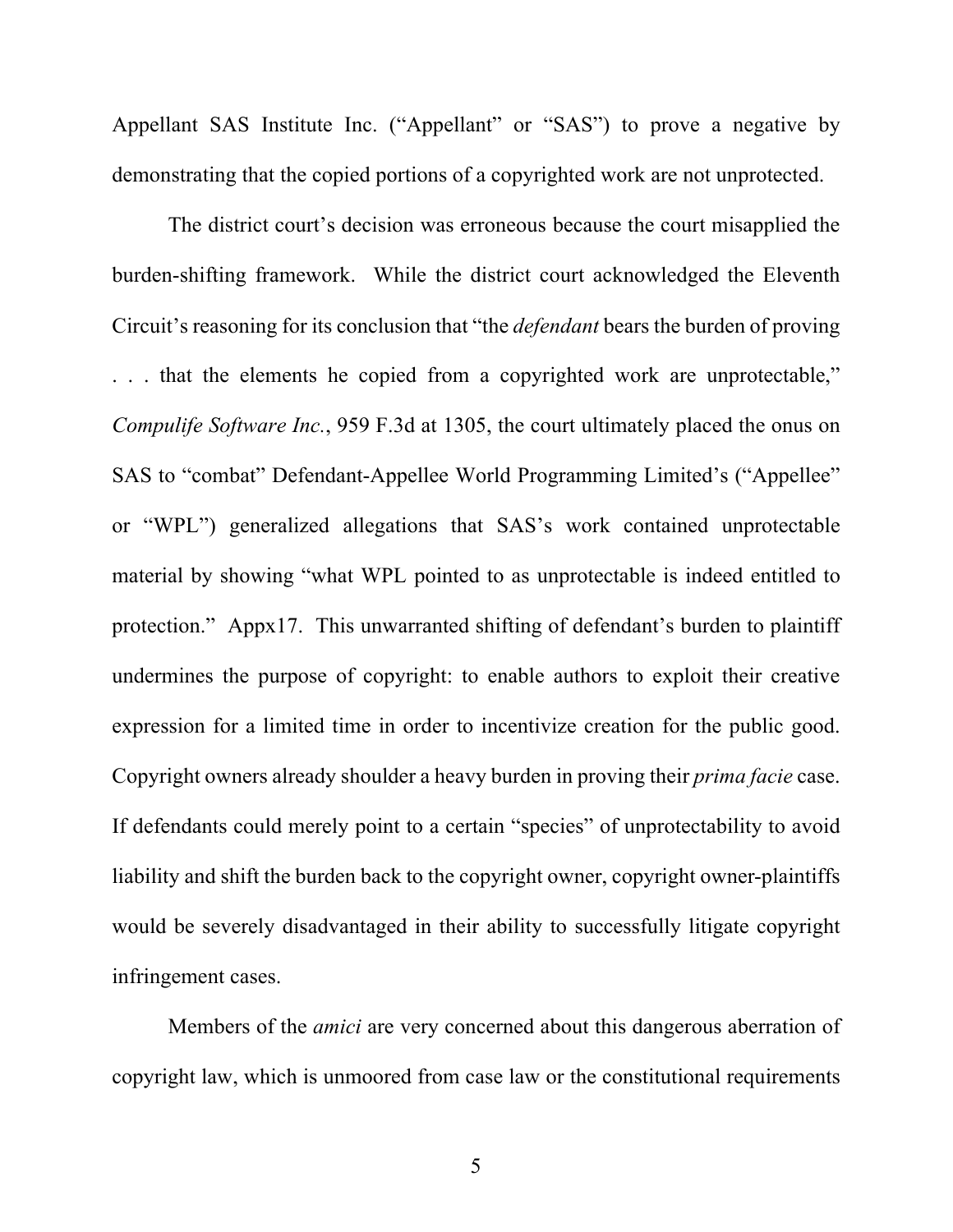for copyright protection. If this misinterpretation of the law is affirmed, there is a significant risk that any subsequent court employing filtration or dissection in its substantial similarity analysis might follow this framework in allocating burdens in a copyright case. Under the district court's reasoning, a creator suing for copyright infringement would not be able to reach a jury unless he demonstrated that all of the elements copied by the defendant are not basic ideas, facts, scènes à faire, public domain, or other unprotected material. This additional requirement could entail costly expert witnesses or canvassing of an entire genus of photography, literature, or music to prove the negative of the defendant's assertion. Further, it is often difficult, if not impossible, to divide a creative work into separable elements. Such a scenario is untenable for creators, who already shoulder increased costs to enforce their rights against online piracy, while seeing their incomes decline.

#### **ARGUMENT**

# **I. COPYRIGHT OWNERS WHO CHOOSE TO ENFORCE THEIR RIGHTS SHOULD NOT NEED TO PROVE A NEGATIVE**

### **A. Upsetting the Allocation of Burdens in Copyright Cases Undermines the Purpose of Copyright**

Plaintiffs in copyright infringement actions carry substantial burdens. Put succinctly, "[t]o establish infringement, two elements must be proven: (1) ownership of a valid copyright, and (2) copying of constituent elements of the work that are original." *Feist Publ'ns, Inc. v. Rural Tel. Serv. Co.*, 499 U.S. 340, 361 (1991)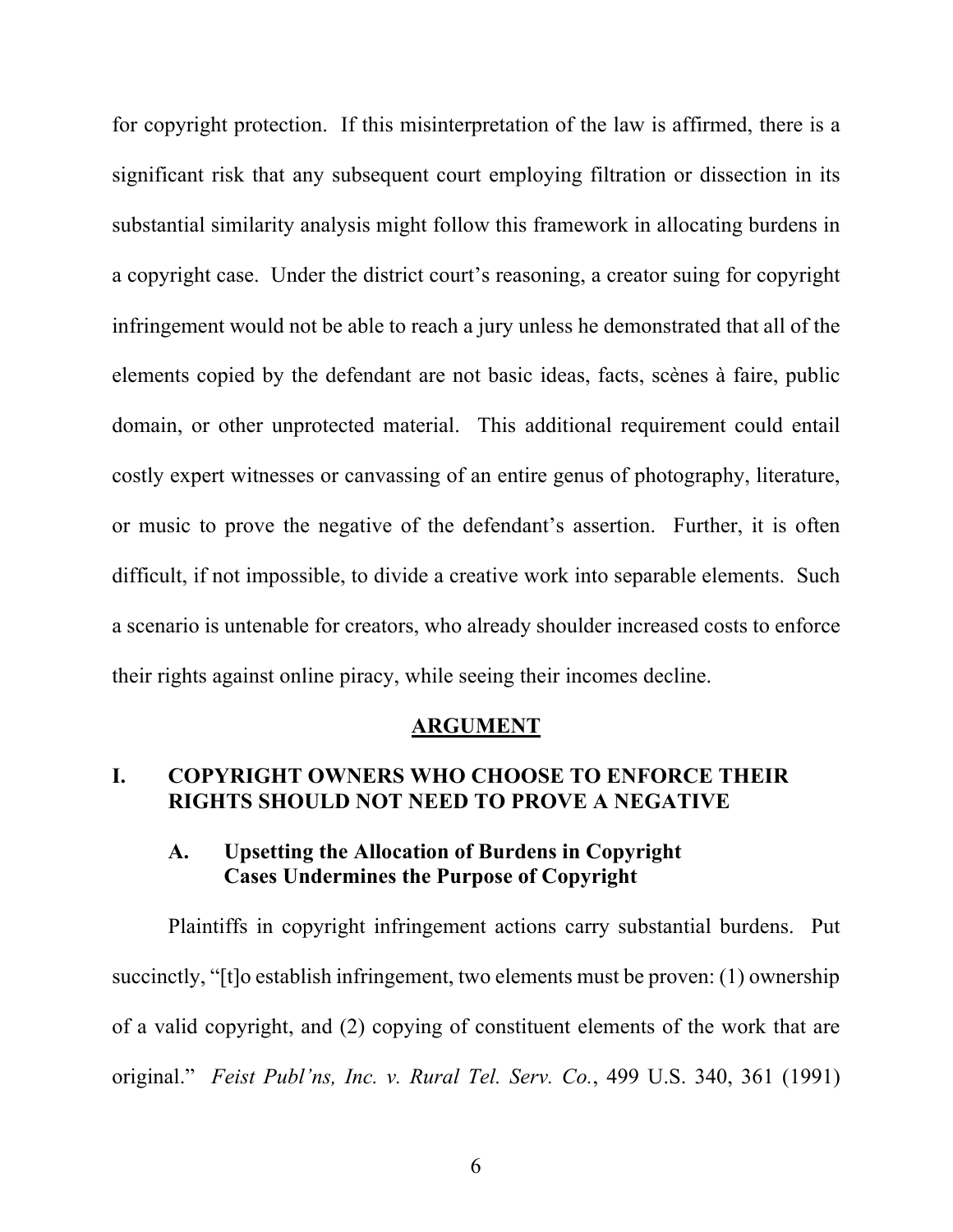(citing *Harper & Row Publishers, Inc. v. Nation Enters.*, 471 U.S. 539, 548 (1985)). However, in practice, a plaintiff must prove several additional sub-elements as part of its *prima facie* case for copyright infringement, including "(1a) that the person asserting the claim is the owner of the copyright" (and has a certificate of registration or refusal from the U.S. Copyright Office),<sup>3</sup> "(1b) that the copyright is valid," "(2a) that the defendant, as a factual matter, copied from the plaintiff's copyrighted work (rather than, for example, merely independently creating a similar work)," "(2b) that the defendant copied some elements from the plaintiff's copyrighted work that are protected by the work's copyright (rather than, for example, merely copying unprotected ideas) and (2c) that the defendant's actual copying of protected elements from the plaintiff's copyrighted work produced substantial similarity between the copied elements in the defendant's work and the protected expression in the plaintiff's work." Lydia Pallas Loren & R. Anthony Reese, *Proving Infringement: Burdens of Proof in Copyright Infringement Litigation*, 23 Lewis & Clark L. Rev. 621, 633 (2019). The defendant must then rebut elements of plaintiff's *prima facie* infringement claim or present affirmative defenses. *See generally id.* at 638–69.

This allocation of burdens between plaintiffs and defendants promotes the adversarial nature of the U.S. legal system and permits plaintiffs to enforce their

<sup>3</sup> *See Fourth Estate Pub. Benefit Corp. v. Wall-Street.com, LLC*, 139 S. Ct. 881 (2019).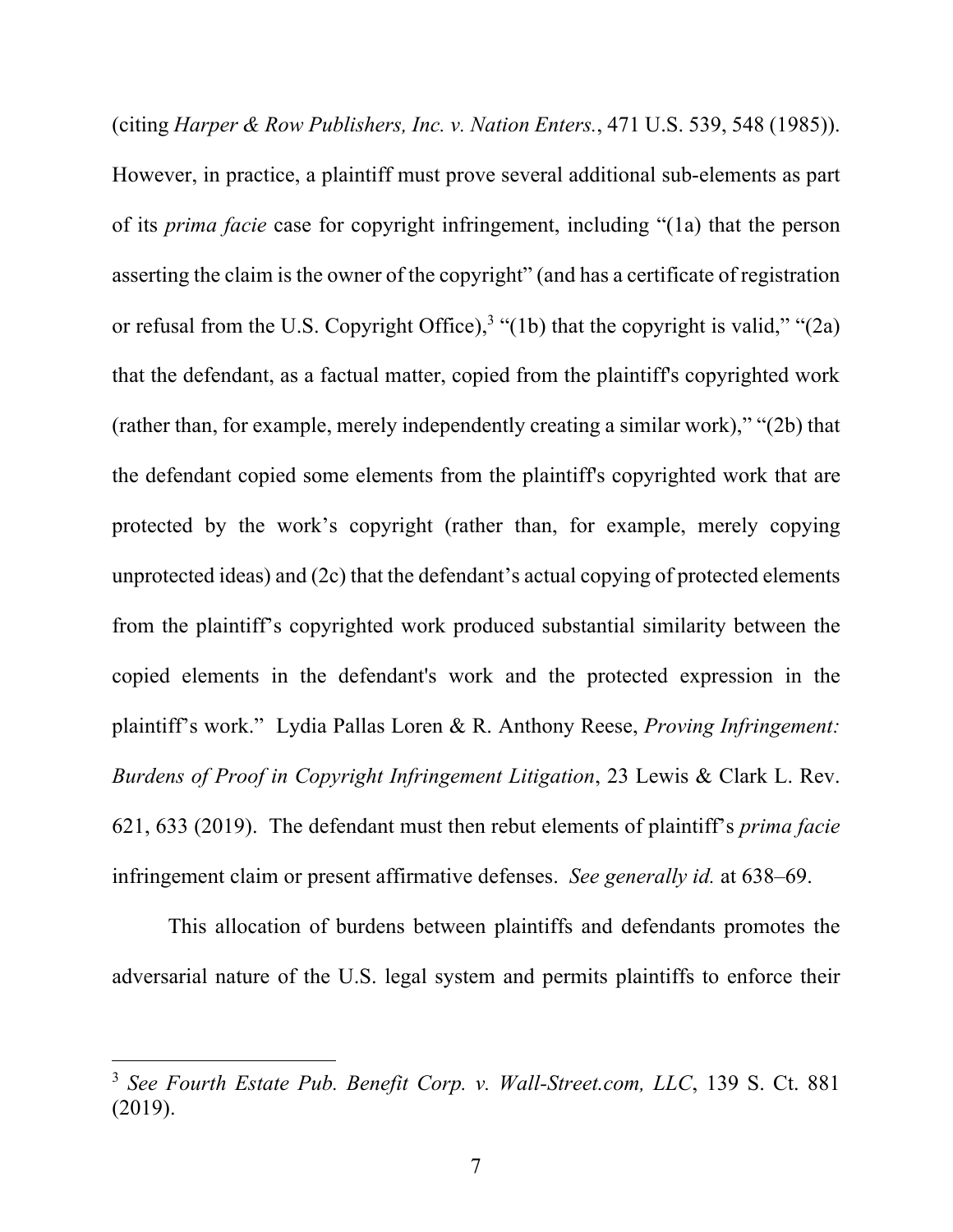copyrights by carrying a manageable load. Upsetting the balance of burdens, by tipping the scales and shifting defendants' burden to plaintiffs, would not only erode this system but would undermine copyright's purpose by allowing defendantinfringers to shirk their defenses or rebuttals to a plaintiffs' *prima facie* case and making it exceedingly more difficult for plaintiffs to enforce their copyrights for a limited time. *See Sony Corp. of Am. v. Universal City Studios, Inc.*, 464 U.S. 417, 429 (1984) ("[T]he limited grant . . . is intended to motivate the creative activity of authors and inventors by the provision of a special reward, and to allow the public access to the products of their genius after the limited period of exclusive control has expired."); *Mazer v. Stein*, 347 U.S. 201, 219 (1954) ("[T]he economic philosophy behind the clause empowering Congress to grant patents and copyrights is the conviction that encouragement of individual effort by personal gain is the best way to advance public welfare through the talents of authors and inventors . . . ."). Copyright owners are already battling increasing appropriation of their creative works through online piracy and would be further discouraged from even bringing a copyright case if they faced increased burdens, as the associated financial toll may be just too high.

### **B. The District Court Misapplied the Burden-Shifting Framework**

The district court committed legal error in its misapplication of the burdenshifting framework set out in *Compulife Software Inc. v. Newman*, 959 F.3d 1288

8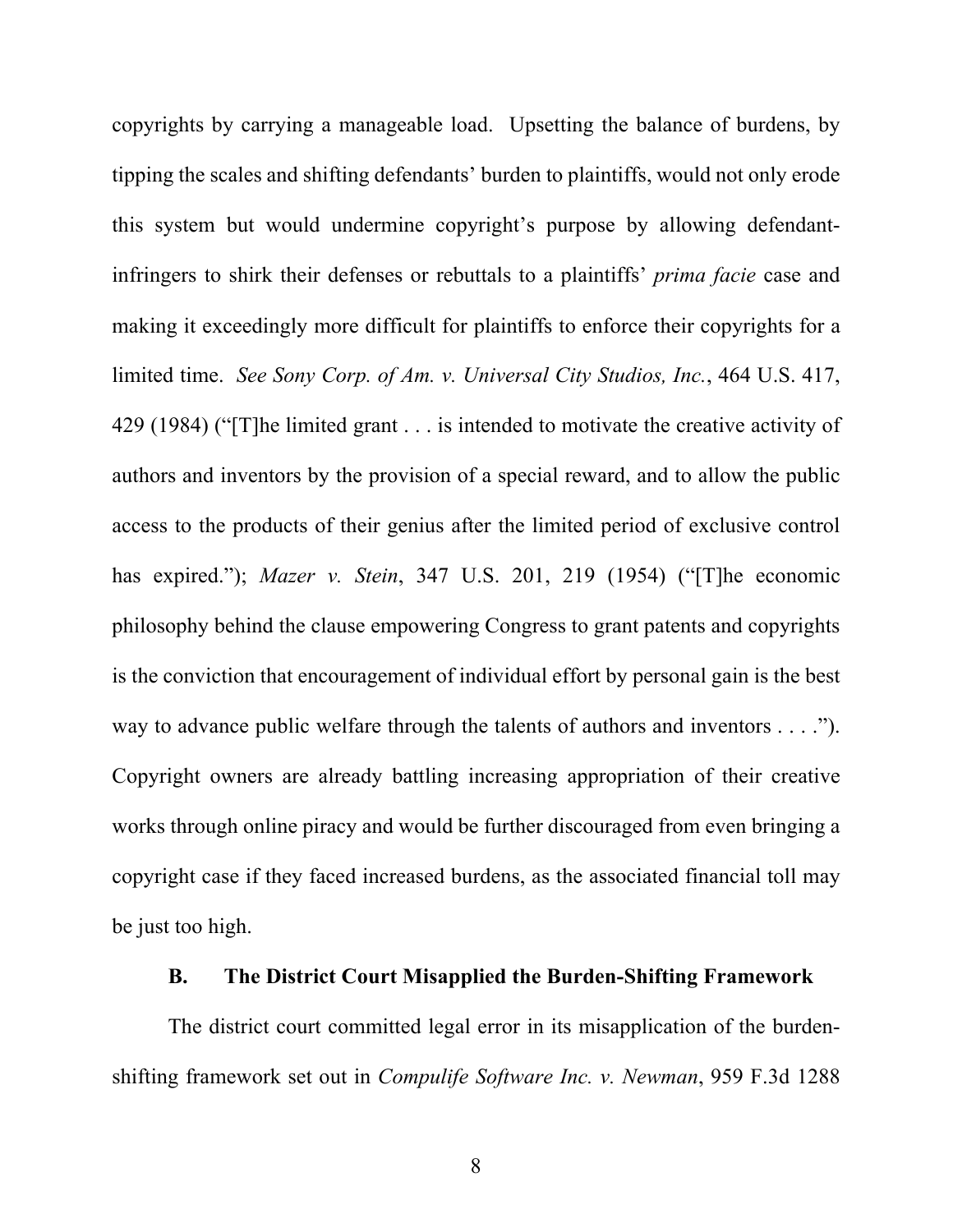(11th Cir. 2020). There, the court explained that the plaintiff must prove ownership of a valid copyright, as well as copying in fact. *Id.* at 1305. At that point, the defendant must filter out any copied elements that it contends are unprotectable. *Id.* The burden then shifts back to the plaintiff to compare the remaining material—i.e., the copied material that the defendant did not address, as well as the copied material for which the plaintiff may rebut defendant's filtration—and establish substantial similarity. *Id.* However, the district court misinterpreted and misapplied this framework.

After finding that SAS satisfied its initial burden, the court shifted the burden to WPL. *See* Appx15–16. At this point, the district court should have required WPL to show that "the elements [it] copied . . . are *unprotectable*." *Compulife*, 959 F.3d at 1305. Instead, the court erroneously allowed WPL to present generalized references to SAS's work, independent of the elements that WPL copied, finding that WPL "established that at least some of the asserted works were unprotectable . . . . " Appx16. Next, the district court should have filtered the unprotected portions out of the analysis, and then shifted the burden to SAS "to prove substantial similarity between any remaining (*i.e.*, unfiltered) protectable material and the allegedly infringing work." *Compulife*, 959 F.3d at 1306. However, the district court erroneously shifted the burden to SAS—*during* the filtration stage, not "[a]fter filtration is complete"—to "combat" WPL's allegations of unprotectability,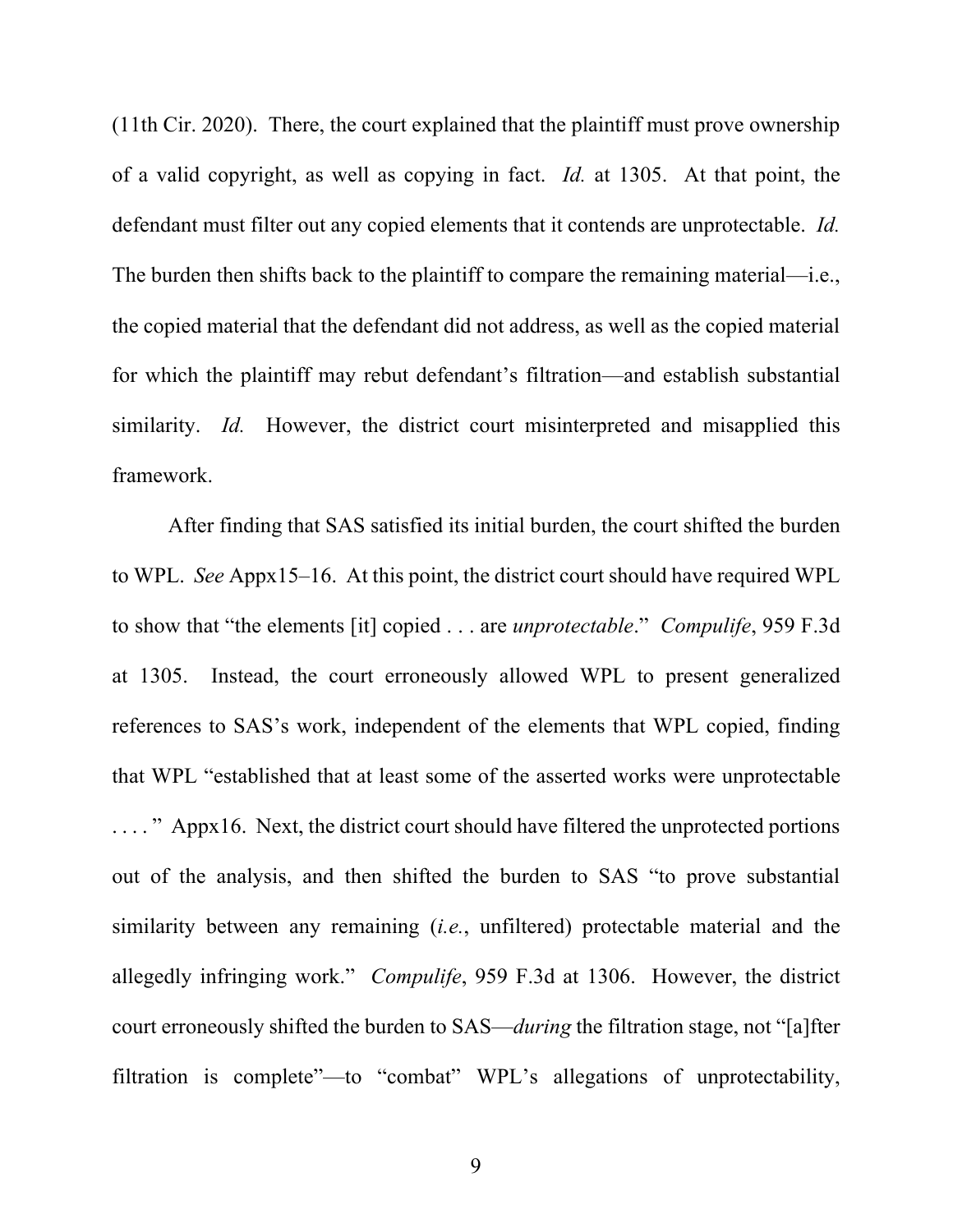requiring SAS to show "what WPL pointed to as unprotectable is indeed entitled to protection." Appx16–17; *Compulife*, 959 F.3d at 1306. In doing so, the district court imposed an additional burden on SAS, unmoored from case law or the constitutional requirements,<sup>4</sup> before it could even compare the works.

Curiously, the district court's conception of the burden-shifting framework was contrary to its own analysis of the reasoning underlying the framework. As the Eleventh Circuit recognized, a plaintiff cannot prove a negative and there are some types of unprotectability that "can be negated only by presenting practically infinite evidence." *Compulife*, 959 F.3d at 1305–06. For this reason, placing the burden of proving protectability on plaintiff would require impossibilities. *Id.* at 1306. The district court quoted and relied upon this specific reasoning (Appx14), but nonetheless proceeded to apply a framework that included shifting the burden of proving protectability back to SAS, which is exactly what the Eleventh Circuit was trying to avoid. *See Compulife*, 959 F.3d at 1305 (describing the magistrate judge's error in "implicitly plac[ing] on Compulife the burden of proving that the elements of its HTML code that the defendants copied were protectable").

<sup>&</sup>lt;sup>4</sup> Indeed, increasing the plaintiff's burden in this instance does not square with the constitutional requirement for originality, which remains low. *See Feist*, 499 U.S. at 345 (holding that "the requisite level of creativity is extremely low; even a slight amount will suffice"); *see also Rogers v. Koons*, 960 F.2d 301, 307 (2d Cir. 1992) (noting that the "the quantity of originality that need be shown is modest—only a dash of it will do").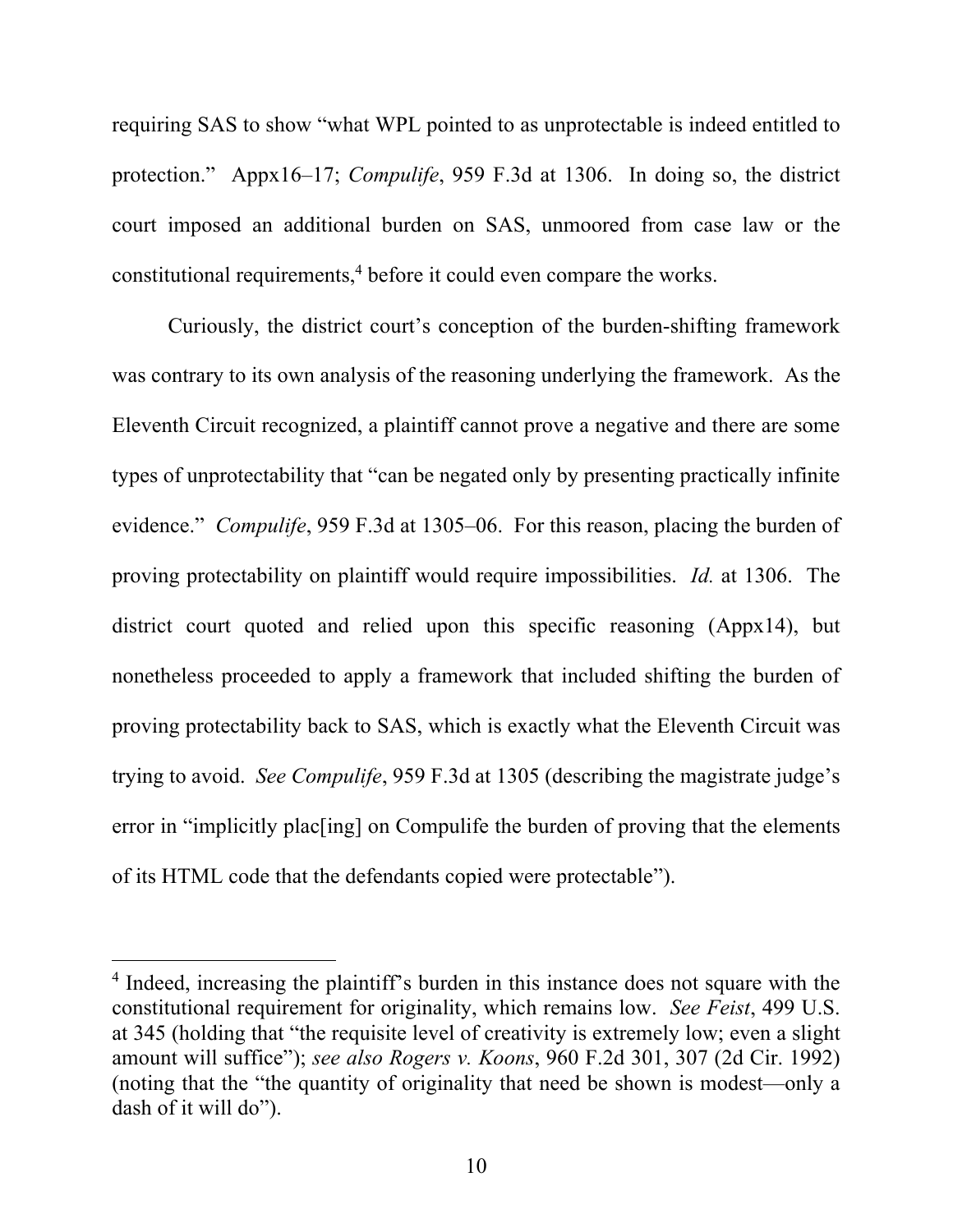# **C. Extension of the District Court's Burden-Shifting Framework Could Be Disastrous for Creators**

The district court's aberration in copyright law holds dangerous implications far beyond software cases. Under the district court's reasoning, a defendant could cite a species of unprotectability (such as facts or scènes à faire) and then wait for the plaintiff-copyright owner to handle the lion's share of the evidentiary work, shifting the onus of litigating a copyright case onto the plaintiff. This would impose upon creators the burden of proving that specific elements copied by a defendant are *not* unprotectable, which would require the plaintiff to prove a negative.

Creators have no assurance that other courts would not adopt a similar standard in substantial similarity analyses that involve some form of filtration or dissection. Indeed, filtration and dissection are widely applied in substantial similarity analyses across the circuits. *See, e.g.*, *Corbello v. Valli*, 974 F.3d 965, 974 (9th Cir. 2020) (employing analytic dissection as part of the extrinsic test); *Harney v. Sony Pictures Television, Inc.*, 704 F.3d 173, 186 (1st Cir. 2013) (describing and applying the dissection analysis that separates original expressive elements from unprotected content); *Lil' Joe Wein Music, Inc. v. Jackson*, 245 F. App'x 873, 877 (11th Cir. 2007) (applying extrinsic-intrinsic test and comparing protectible and unprotectable elements); *Boisson v. Banian, Ltd.*, 273 F.3d 262, 271–73 (2d Cir. 2001) (applying the "more discerning observer" test that filters out unprotectable elements). Courts in these circuits, as well as courts looking for clarity regarding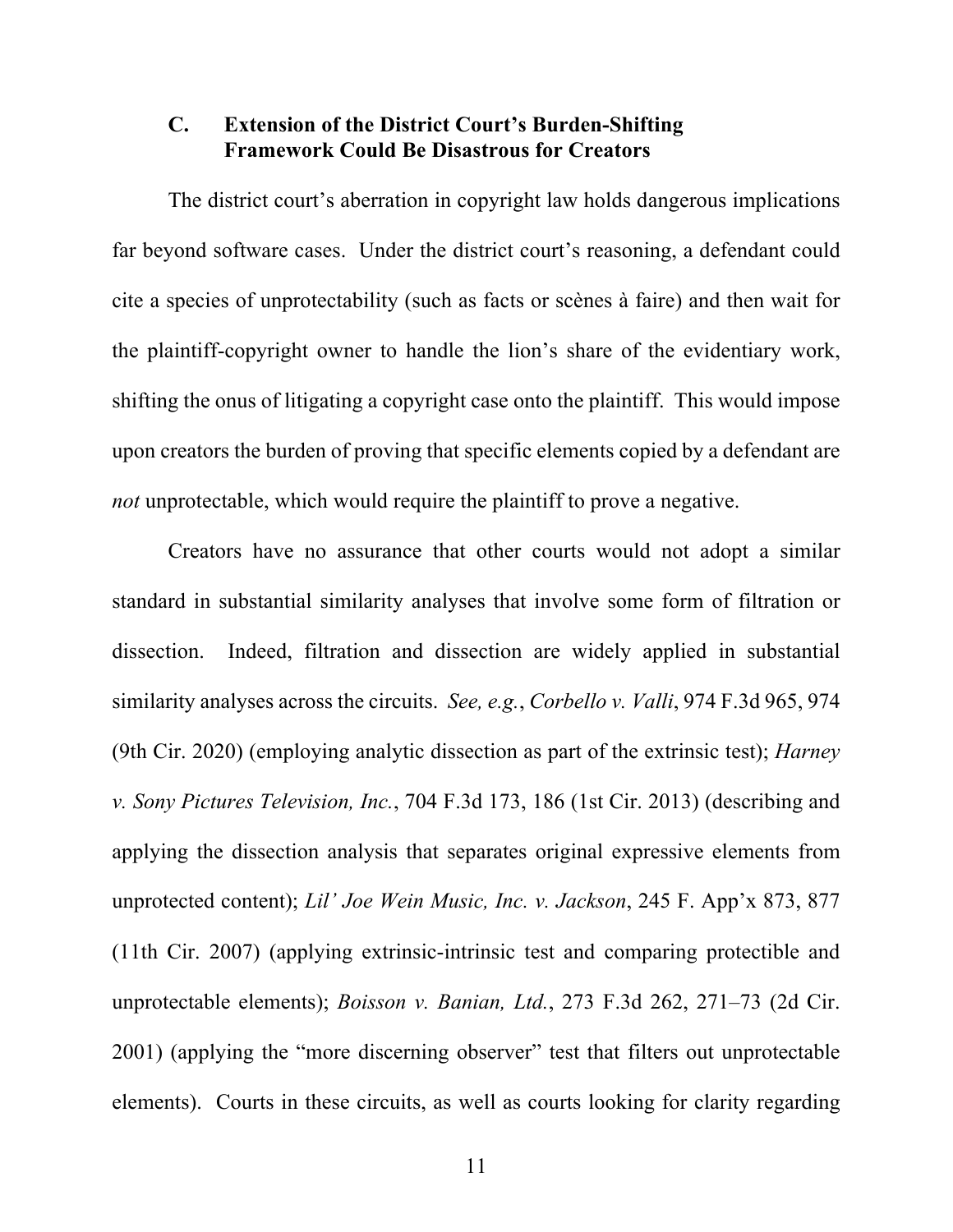the burdens of proof in copyright infringement cases, may follow the district court's lead and unfairly place the burden of disproving unprotectability on the plaintiffcopyright owner. Such an extension could prove disastrous for creators, including many members of the *amici*.

#### **1. Photography**

Courts have recognized that there is "no uniform test to determine the copyrightability of photographs." *SHL Imaging, Inc. v. Artisan House, Inc.*, 117 F. Supp. 2d 301, 309 (S.D.N.Y. 2000) (collecting cases). Photographs may be "original" in numerous respects, including rendition, timing, and creation of the subject. *See Mannion v. Coors Brewing Co.*, 377 F. Supp. 2d 444, 452–54 (S.D.N.Y. 2005); *see also Burrow-Giles Lithographic Co. v. Sarony*, 111 U.S. 53, 60 (1884) (finding originality of portrait based upon overall composition, including pose, clothing, background, light, and shade, "suggesting and evoking the desired expression"); *Rogers*, 960 F.2d at 307 ("Elements of originality in a photograph may include posing the subjects, lighting, angle, selection of film and camera, evoking the desired expression, and almost any other variant involved."). However, basic ideas or concepts of subject matter, common poses, typical wardrobes, scènes à faire, and public domain material are not protected. *See e.g.*, *Harney*, 704 F.3d at 186 ("Harney may not claim exclusive rights to the piggyback pose of Gerhartsreiter and Reigh, their clothing, the items they carried, or the Church of the Advent shown with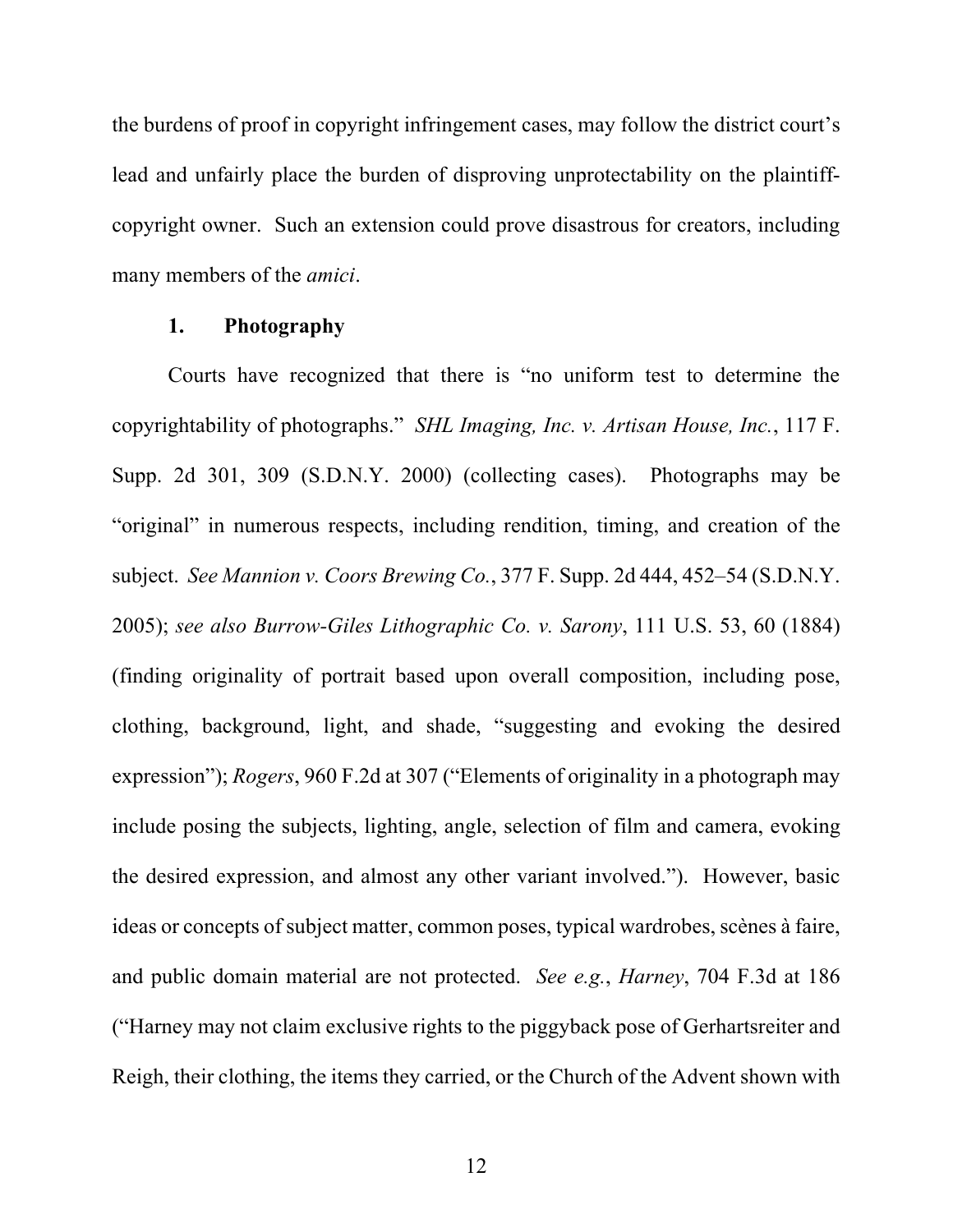bright blue sky behind it."); *Bryant v. Gordon*, 483 F. Supp. 2d 605, 615 (N.D. Ill. 2007) ("Bryant cannot claim copyright protection in the idea or concept of his subject matter, a two-person sniper team in Ghillie suits, in the prone position, sighting a target."); *Psihoyos v. Nat'l Geographic Soc'y*, 409 F. Supp. 2d 268, 275 (S.D.N.Y. 2005) (finding that sand is a "*scene a faire* because it is the obvious choice of background for the Fossil").

As it stands, the "creative spark" needed to meet the originality test for a photograph is low. *See Ets-Hokin v. Skyy Spirits, Inc.*, 225 F.3d 1068, 1076–77 (9th Cir. 2000) (discussing how the majority of the circuits have adopted the "prevailing view" that "almost any[] photograph may claim the necessary originality to support a copyright" (quoting 1 Melville B. Nimmer & David Nimmer, *Nimmer on Copyright*, § 2.08[E][1], at 2–130 (1999)); *Jewelers' Circular Pub. Co. v. Keystone Pub. Co.*, 274 F. 932, 934 (S.D.N.Y. 1921) ( "[N]o photograph, however simple, can be unaffected by the personal influence of the author"). But if the district court's reasoning was extended, photographers would need to provide proof far beyond the constitutional requirement. Once defendants raise a garden-variety rebuttal or defense (like uncopyrightability or public domain), to move forward in their case and to even reach a jury—photographers would need to affirmatively show, for example, that poses are not common, wardrobes are not typical, or elements do not qualify as scènes à faire.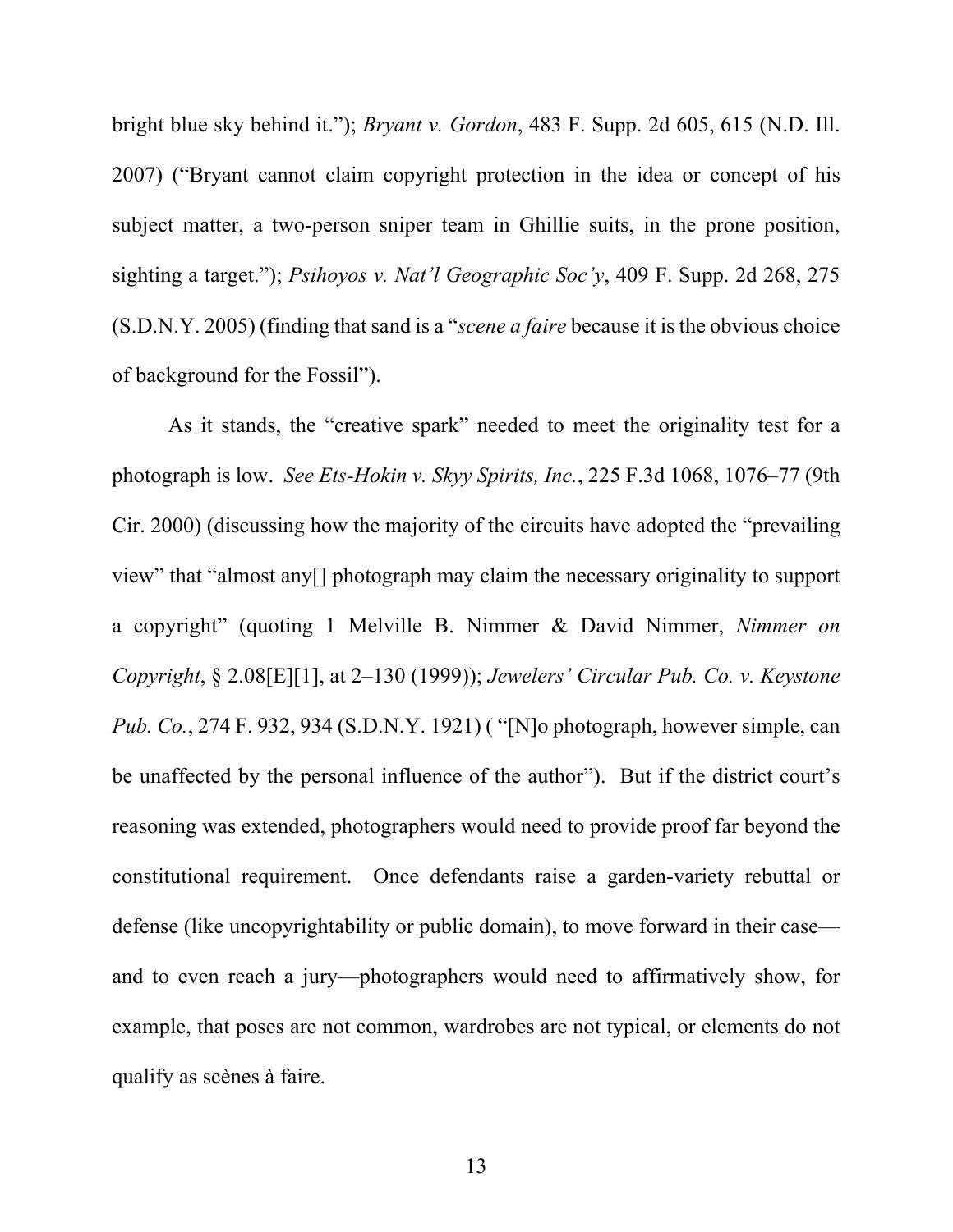Unlike many other forms of creative works, photographs do not readily lend themselves to this analysis. In part, this is due to the combination of elements that form the heart of a photograph. *See Rentmeester v. Nike*, 883 F.3d 1111, 1119 (9th Cir. 2018) ("Photographs cannot be dissected into protected and unprotected elements in the same way [as other types of work]."). This difficulty is precisely the burden that the district court would shift to the photographer. The photographer's final image is an amalgam of both protectable and unprotectable elements, and untangling the two, then defining why those deemed "unprotectable" were in fact protectable, would require photographers to engage costly expert witnesses or canvas an entire array of a certain type of photograph to distinguish elements that make the photograph at issue protectable.

Either option is untenable for photographers, who may not be able to financially afford to carry this burden and litigate their case to completion. *Cf. Occupational Outlook Handbook: Photographers*, U.S. Bureau of Labor Statistics, https://www.bls.gov/ooh/media-and-communication/photographers.htm (last modified Apr. 9, 2021) (reporting the 2020 median pay to be \$41,280 per year for photographers and estimating a four percent decline in employment from 2019 to 2029). Copyright litigation is already prohibitively expensive. Am. Intell. Prop. L. Ass'n, *Report of the Economic Survey 2019*, at I-208 (estimating that the mean cost of litigating a copyright infringement lawsuit, inclusive of all pre- and post-trial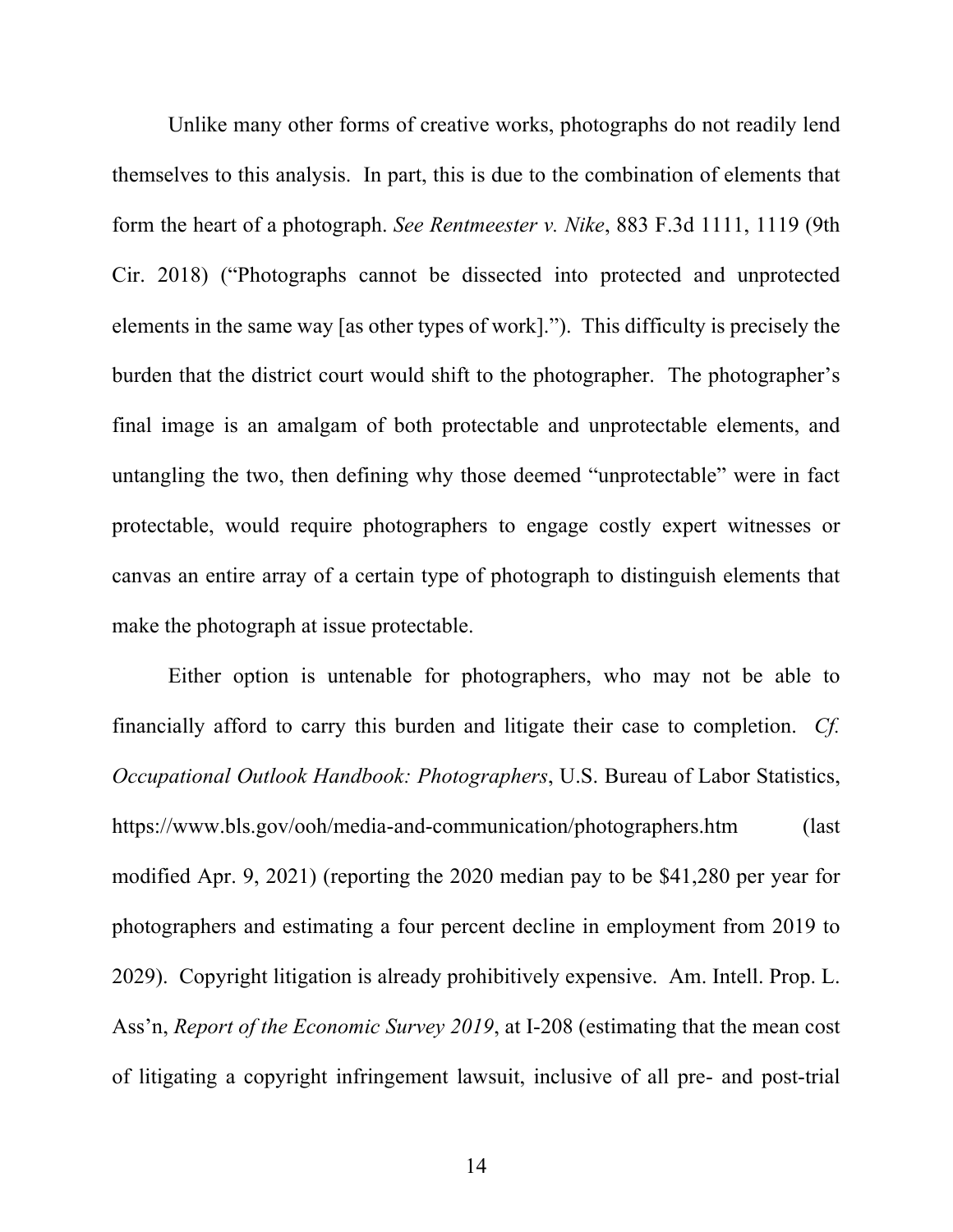costs, including an appeal when applicable, is \$397,000). If the district court's reasoning is extended, many photographers, including members of the *amici*, may consider the additional burden they would face and decide that they cannot afford to use their limited resources to protect their photography, further raising the barriers to simply exercising their statutory rights and protecting their livelihoods. The nature of photography as a medium, and the ease with which copyrighted works can be shared and distributed via the Internet, has led to an explosion of infringement in the past decade. Already, infringers feel the freedom to take and disseminate copyrighted photographs. To shift the burden in the way the district court has done here would only add to the financial and practical onus on photographers simply seeking redress for these violations.

#### **2. Writing**

Similarly, for writers, the expression in their writings—whether it is in a novel, textbook, screenplay, drama, article, or short story—is protected, but ideas, historical facts, common phrases, scènes à faire, and stock scenes and themes are not. *See, e.g.*, *Corbello*, 974 F.3d at 975–78 (finding historical facts and events in a stage musical, including a "character based on a historical figure," are not protected); *Williams v. Crichton*, 84 F.3d 581, 589 (2d Cir. 1996) ("[The] setting of a dinosaur zoo or adventure park, with electrified fences, automated tours, dinosaur nurseries, and uniformed workers . . . are classic *scenes a faire* that flow from the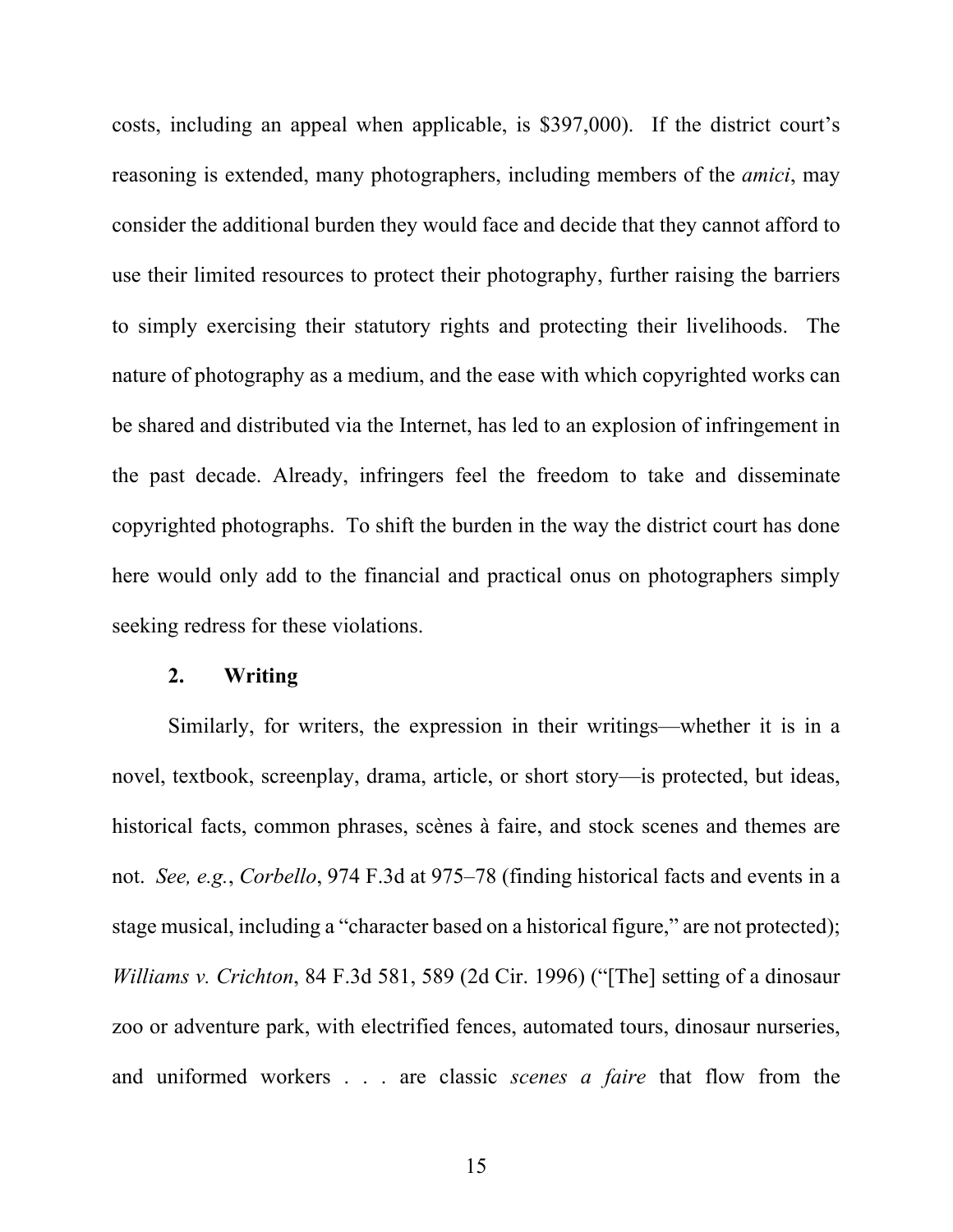uncopyrightable concept of a dinosaur zoo"); *Feldman v. Twentieth Century Fox Film Corp.*, 723 F. Supp. 2d 357, 367 (D. Mass. 2010) ("[C]opyright protection does not extend to stock characters, such as a blond, blue-eyed hero or doctors in 'hot and cold' romances."). Much like photographs, copyright protection in literary works varies on a case-by-case basis and certain classes of works may be subject to thicker or thinner protection. *See, e.g.*, *Hoehling v. Universal City Studios, Inc.*, 618 F.2d 972, 980 (2d Cir. 1980) ("In works devoted to historical subjects, it is our view that a second author may make significant use of prior work, so long as he does not bodily appropriate the expression of another."). As one judge put it, "[n]obody writes books of purely original content." *Alexander v. Haley*, 460 F. Supp. 40, 45 (S.D.N.Y. 1978).

In evaluating which elements of a literary work may be protected, courts consider various elements including the theme, plot, scenes, mood, characters, pace, setting, time sequence, and characterizations. *See, e.g.*, *Williams*, 84 F.3d at 589 (comparing theme, setting, characters, time sequence, plot, and pace); *Beal v. Paramount Pictures Corp.*, 20 F.3d 454, 460–64 (11th Cir. 1994) (analyzing plot, mood, characterization, pace, setting, and sequence of events); *O'Neill v. Dell Publishing Co.*, 630 F.2d 685, 687 (1st Cir. 1980) (considering specific treatment, details, scenes, events, and characterization). The analysis often requires a comparison of the similarities between specific elements in the two works, with the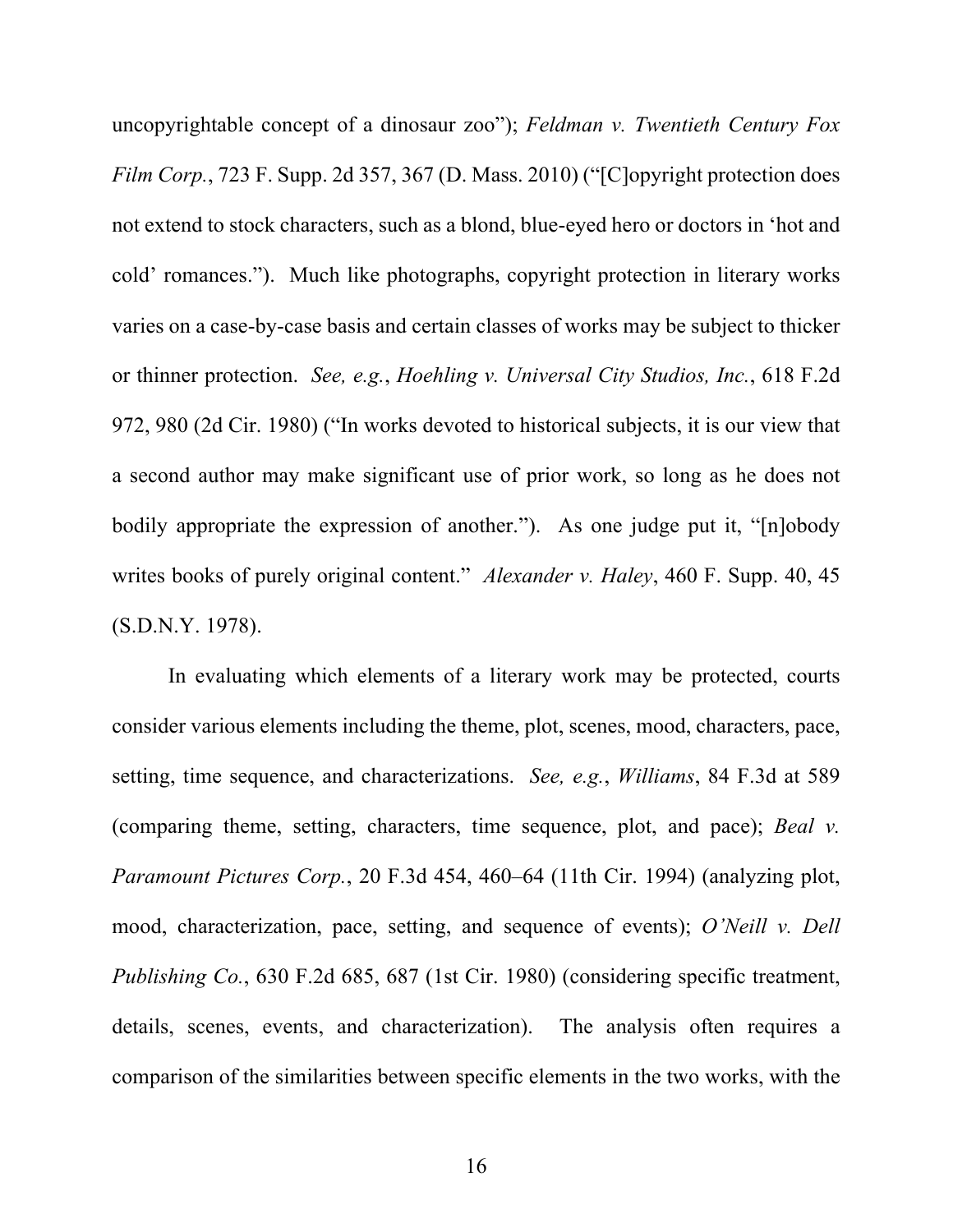plaintiff offering a detailed list of similarities. If the district court's reasoning were extended to copyright infringement cases involving other literary works, a defendant, in response, could merely assert that elements on plaintiff's list qualify as "stock" or scènes à faire, and leave it to the plaintiff to prove what specific parts of her work are and are not protectable. This is problematic for writers because many genres of novels (romance, science fiction, mysteries, etc.) have certain standardized story expectations, tropes, common elements, and other scènes à faire, and there are numerous subgenres (and sub-subgenres) that are defined by their adherence to very specific elements.

For instance, in the "omegaverse" subgenre, there are three types of people: alphas, betas, and omegas, each with very defined characteristics. In that subgenre, which arose out of fan fiction, there are certain plot elements that are essential to the subgenre. Generally, there is often an alpha male leader who is wildly attracted to an omega female and takes her as his prisoner in his domicile, but there are countless forms of expression within the subgenre that distinguish each novel. Moreover, many authors in these subgenres have huge reader fan bases (think of the *Bridgerton* series of historical romance novels by popular author Julia Quinn) and readers can readily distinguish the expression of one author from another. Copyright infringement disputes have arisen frequently out of fan fiction works, where some authors borrow heavily from others, sometimes going far beyond adopting the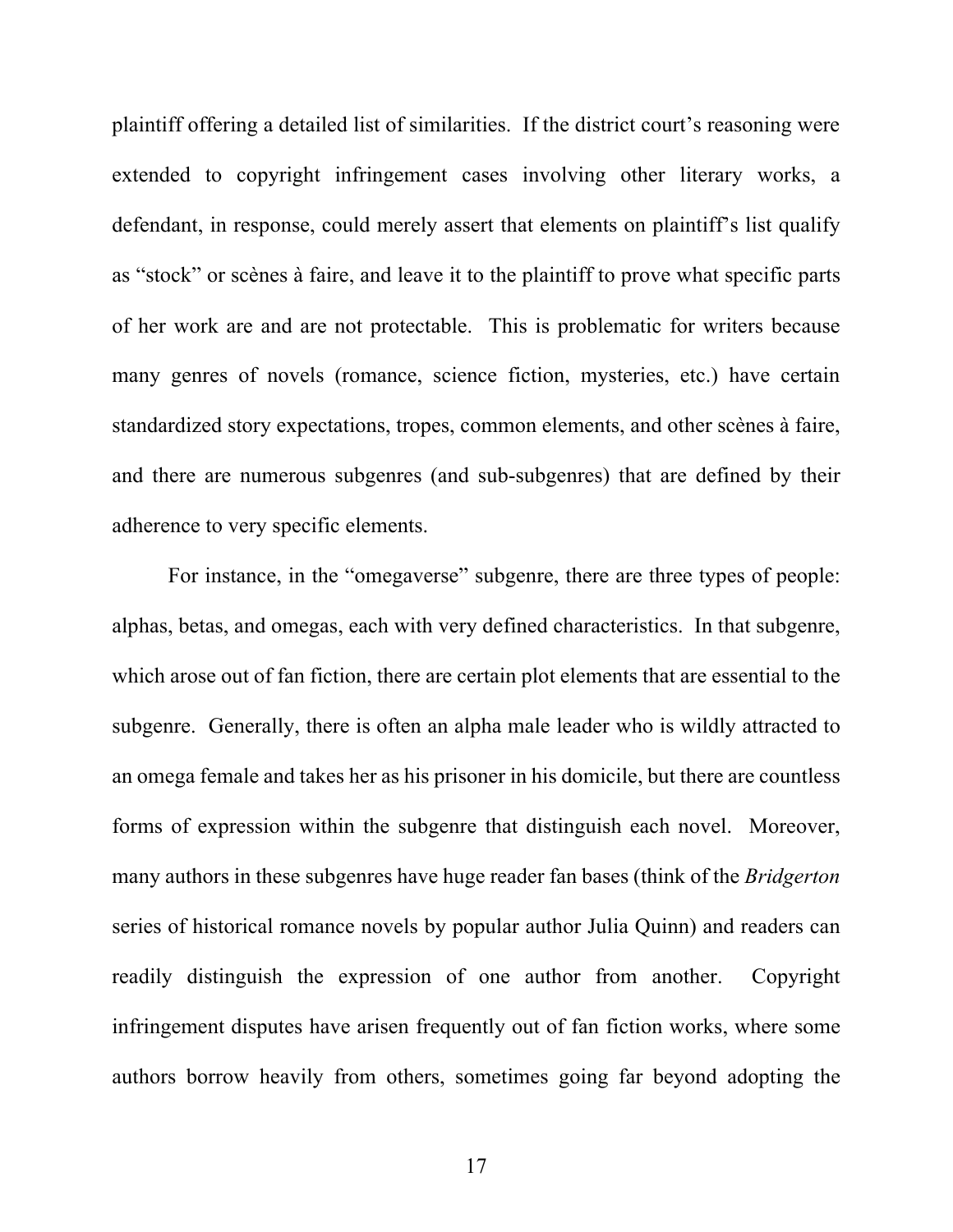particular elements that define the subgenre; however, requiring a copyright owner to read all the books in a specific subgenre to show that no one else has employed the same expression would be contrary to the fundamental principle that copyright protects works of authorship that are original to the author, regardless of whether they are novel. *See Feist*, 499 U.S. at 345–46 ("Originality does not signify novelty; a work may be original even though it closely resembles other works so long as the similarity is fortuitous, not the result of copying. To illustrate, assume that two poets, each ignorant of the other, compose identical poems. Neither work is novel, yet both are original and, hence, copyrightable.").

Authors have already seen their incomes decline in recent years, even as they seek out different ways to receive a return for their creations. *See, e.g.*, *Six Takeaways from the Authors Guild 2018 Author Income Survey*, AuthorsGuild.org (Jan. 5, 2019), https://www.authorsguild.org/industry-advocacy/six-takeawaysfrom-the-authors-guild-2018-authors-income-survey/#\_ftnref1. Imposing further requirements on writers' ability to enforce their rights and prevail in copyright infringement cases against infringers will disincentivize writers from bringing cases in the first place. A decline in cases may very well embolden infringers who will infer that authors are not able to expend the resources to build a successful copyright infringement case, resulting in an increased likelihood that infringers will get away unscathed.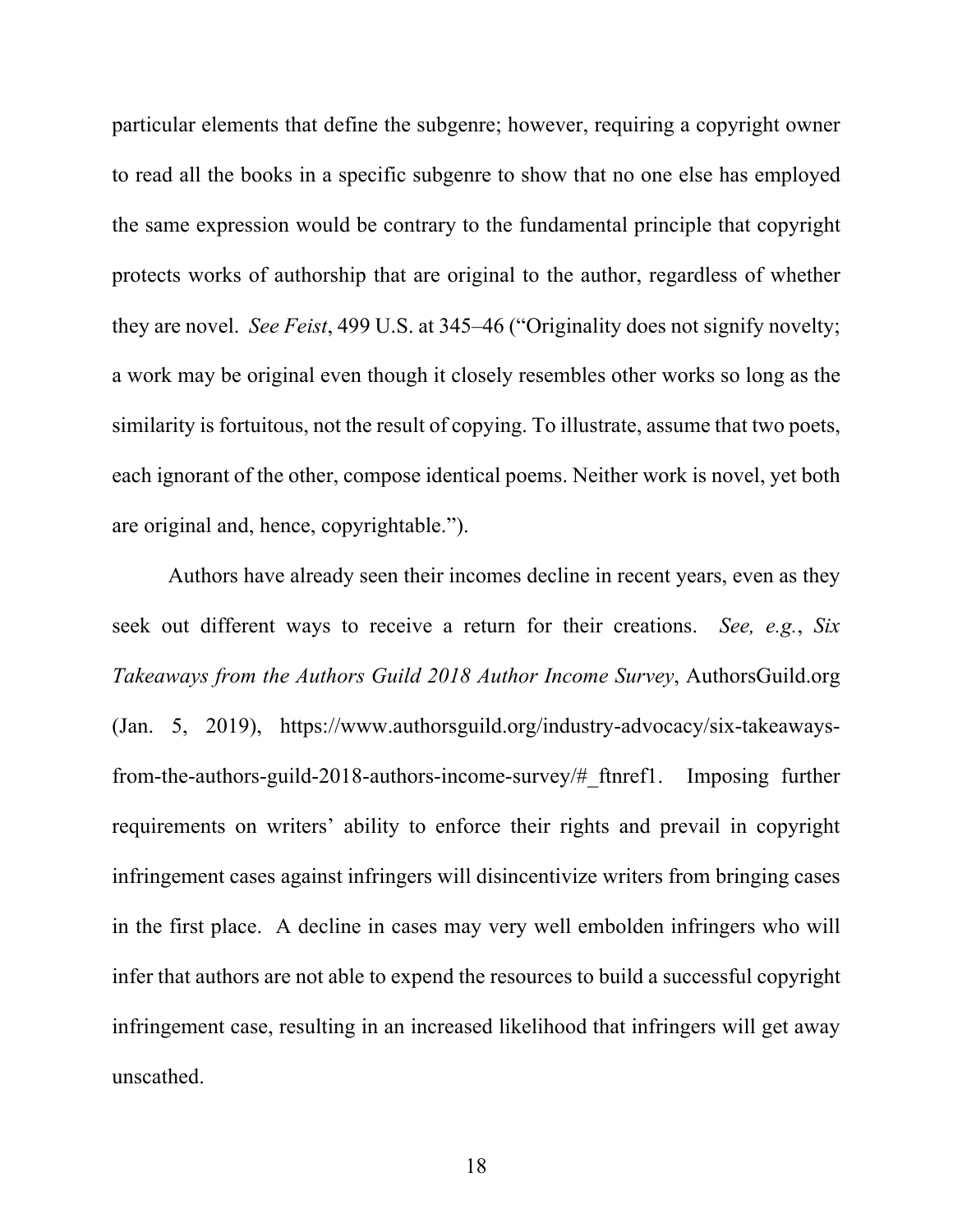#### **3. Music**

Copyright protection in musical works extends to both the musical composition and sound recording, but like other creative works, not every element is protectible *per se*. Generic phrases, common chants, and clichés in lyrics, such as "Despacito" or "Go \_\_\_, it's your birthday," as well as "basic harmonic and rhythmic building blocks of music," have been held to fall below the threshold for copyright protection. *See, e.g.*, *Lil' Joe Wein Music, Inc.*, 245 F. App'x at 878–79; *Cortes v. Universal Music Latino*, 477 F. Supp. 3d 1290, 1297 (S.D. Fla. 2020); *Batiste v. Najm*, 28 F. Supp. 3d 595, 615 (E.D. La. 2014). However, as may often be the case in musical works, a particular combination of unprotectable elements or protected and unprotected elements—may support a finding of substantial similarity. *See Swirsky v. Carey*, 376 F.3d 841, 849 (9th Cir. 2004) (noting that "music is comprised of a large array of elements, some combination of which is protectable by copyright"); *see also Pyatt v. Jean*, No. CV-04-3908 (TCP) (AKT), 2006 WL 8440910, at \*4 (E.D.N.Y. Aug. 29, 2006) ("The major flaw in Defendants [sic] argument is that while the lyrics and melody taken separately may each be unoriginal, the combination of the two is not.").

While there is no uniform set of factors, courts analyzing musical works may consider "melody, harmony, rhythm, pitch, tempo, phrasing, structure, chord progressions, and lyrics." *Swirsky*, 376 F.3d at 849; *see Griffin v. Sheeran*, 351 F.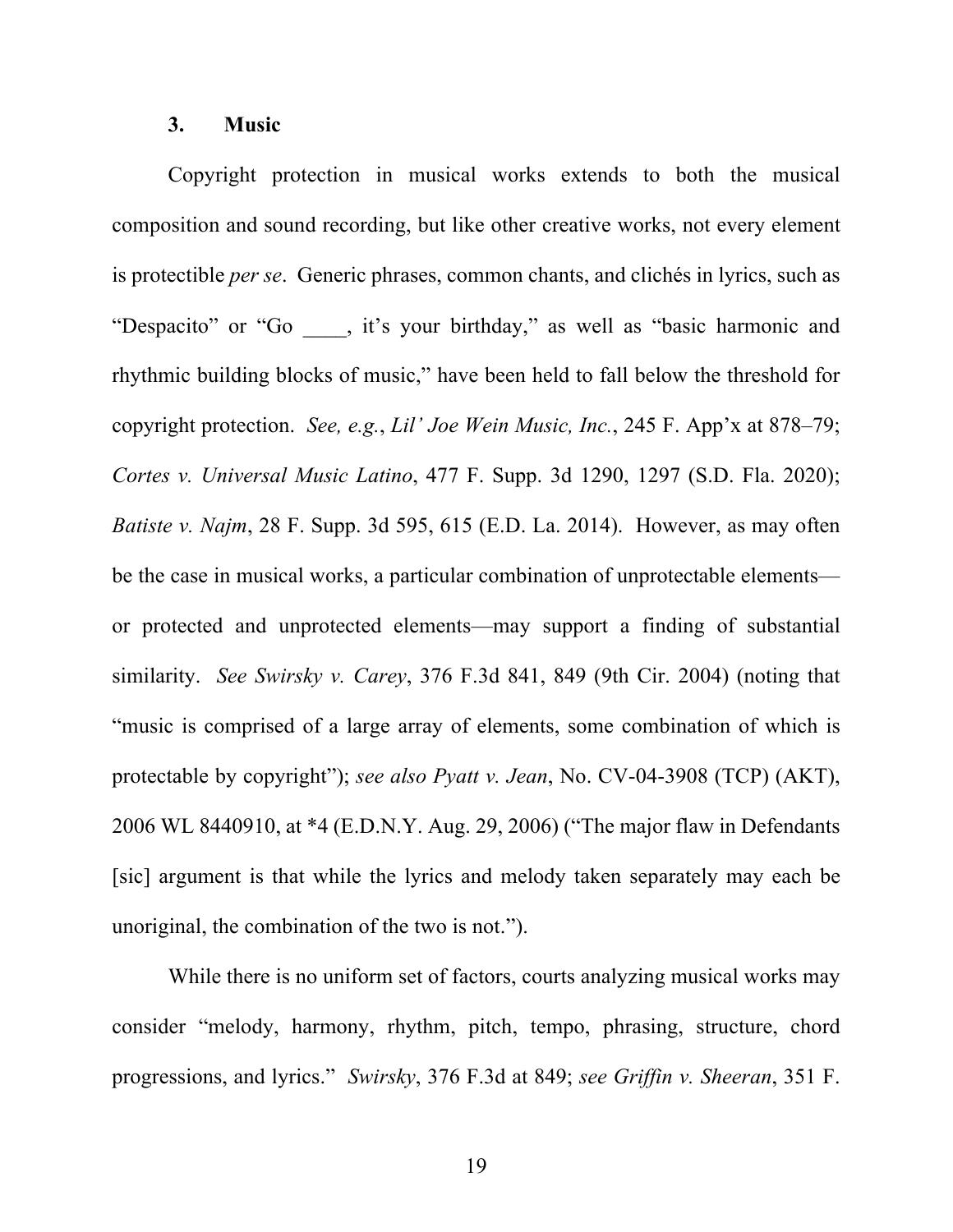Supp. 3d 492, 499–500 (S.D.N.Y. 2019). Expert testimony is particularly important in music copyright cases, as parties frequently engage experts to opine on various parts of the substantial similarity analysis, including—for defendants—what may be considered unoriginal or qualify as scènes à faire. *See Johnson v. Gordon*, 409 F.3d 12, 19 (1st Cir. 2005) ("As is often true in musical copyright actions, each side relied heavily on its own expert."); *Positive Black Talk, Inc. v. Cash Money Recs., Inc.*, No. CIV.A. 02-0425, 2003 WL 1921999, at \*3–5 (E.D. La. Apr. 21, 2003) (considering defendants' expert testimony regarding common phrases in "hip-hop vernacular" and "bootycall music" but denying motion for legal determination of copyrightability and allowing the case to proceed to trial).

If courts were to extend the district court's shifting of the burden of proof to copyright cases involving musical works, copyright owners would undoubtedly suffer the consequences. Both plaintiffs and defendants carry heavy burdens in music copyright cases, with some commentators characterizing such cases as a "battle of the experts." *See, e.g.*, J. Michael Keyes, *Musical Musings: The Case for Rethinking Music Copyright Protection*, 10 Mich. Telecomm. & Tech. L. Rev. 407, 431 (2004); Christine Lepera & Michael Manuelian, *Music Plagiarism: A Framework for Litigation*, 15 Ent. & Sports L. 3, 3, 5 (1997). Permitting defendants to merely identify some unprotectable elements or cite certain doctrines, such as scènes à faire, to shift the burden back to plaintiffs would magnify plaintiffs'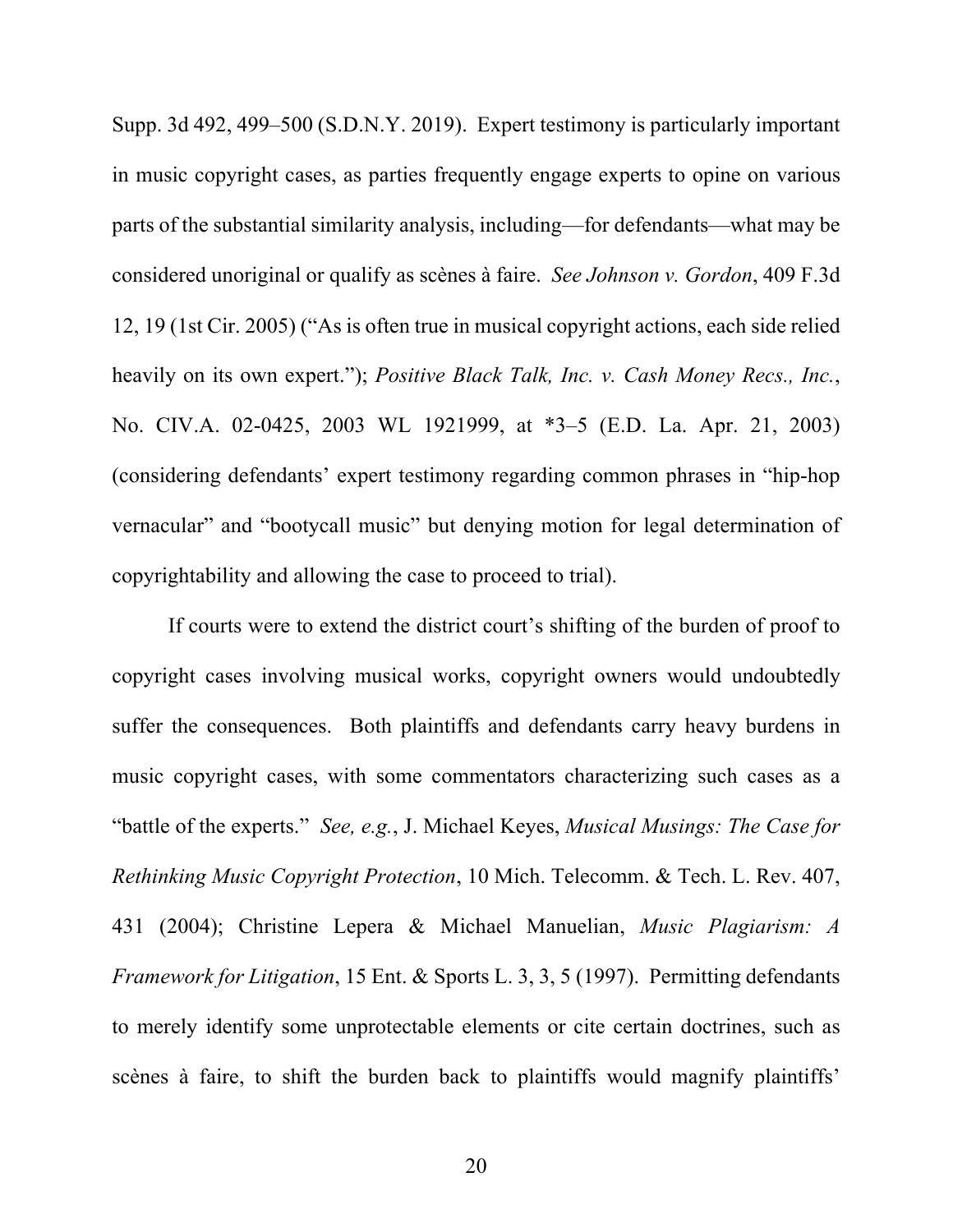economic burden to an unsustainable level. Music copyright infringement cases are already so costly to mount that many songwriters and composers regard them as a "right without a remedy."<sup>5</sup> Foisting an additional set of obligations on plaintiffs to refute every thin suggestion by defendants of non-protectability would go even further toward rendering copyrights in musical works financially impossible to enforce, thereby effectively depriving music creators of their statutory rights rooted in the U.S. Constitution.

<sup>5</sup> *See* Songwriters Guild of America, Inc., Joint Comments on Copyright Alternative in Small-Claims Enforcement ("CASE") Act Regulations (Apr. 26, 2021), https://thescl.com/wp-content/uploads/2021/04/SCL\_SGAJointComments\_2021- April26.pdf.

As SGA president Rick Carnes stated in a December 8, 2020 letter to U.S. congressional leaders:

In the digital age, copyright protection for US songwriters and composers has degenerated into a right without a remedy. It now requires an expenditure by a creator of well over a quarter million dollars at minimum to bring a copyright infringement action in federal court, at a time when music and other creators are being forced to leave their professions in droves to escape the poverty brought on by the violation of their rights with near-total impunity. It is not hyperbole to state that the very future of American culture is being put at risk, along with the livelihoods of hundreds of thousands of individual authors and creators who form the bedrock of a significant segment of the US economy, by failing to address this very solvable problem.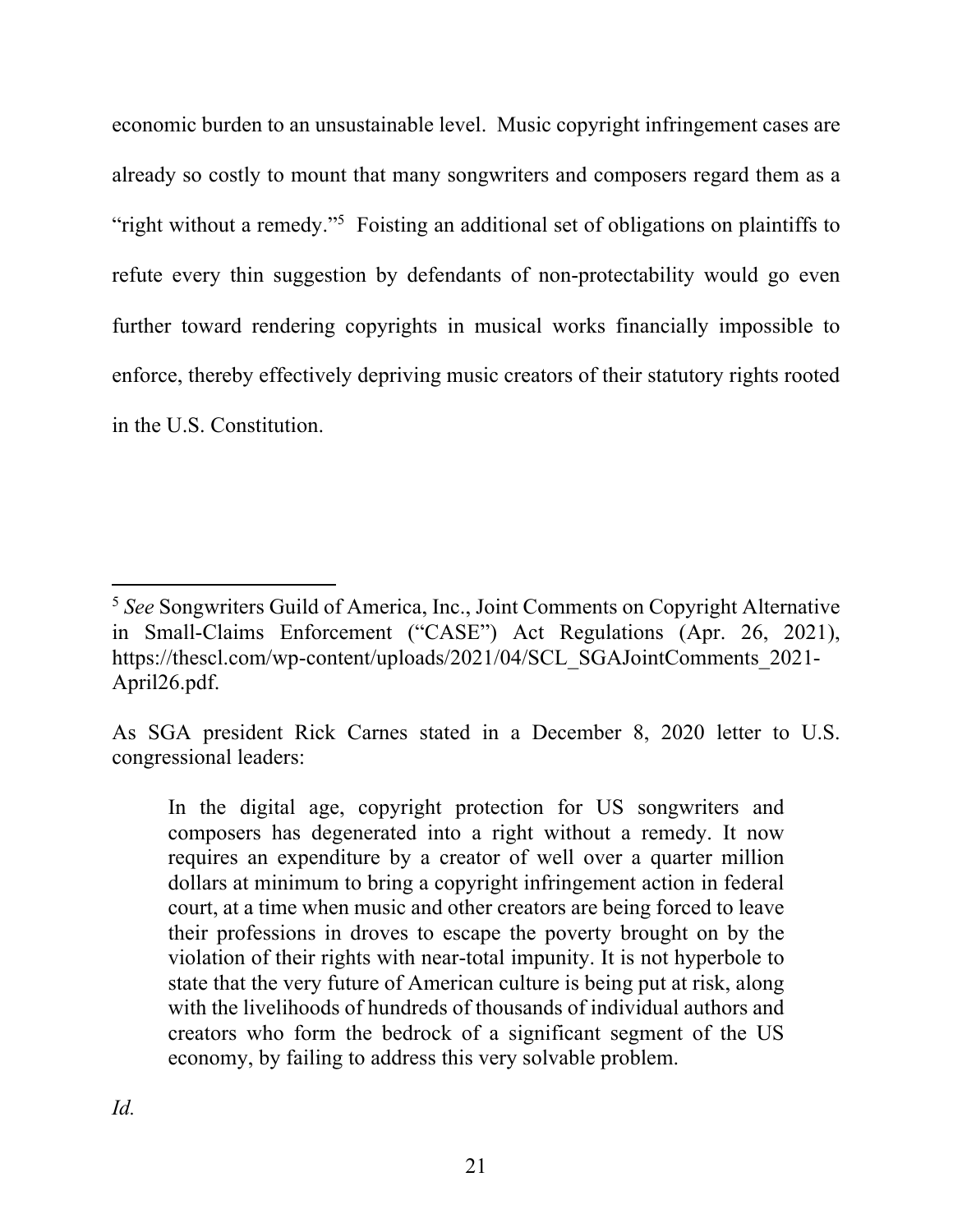### **CONCLUSION**

For the reasons set forth above, the creators' rights groups, as *amici curiae*, respectfully request that the Court reverse the district court's dismissal of the copyright claims against Appellee and remand to the district court.

Dated: May 21, 2021 COWAN, DEBAETS, ABRAHAMS & SHEPPARD LLP

> /s/ Nancy E. Wolff Nancy E. Wolff Sara Gates 41 Madison Avenue, 38th Floor New York, New York 10010 Tel.: (212) 974-7474 Fax: (212) 974-8474 nwolff@cdas.com

*Attorneys for Amici Curiae*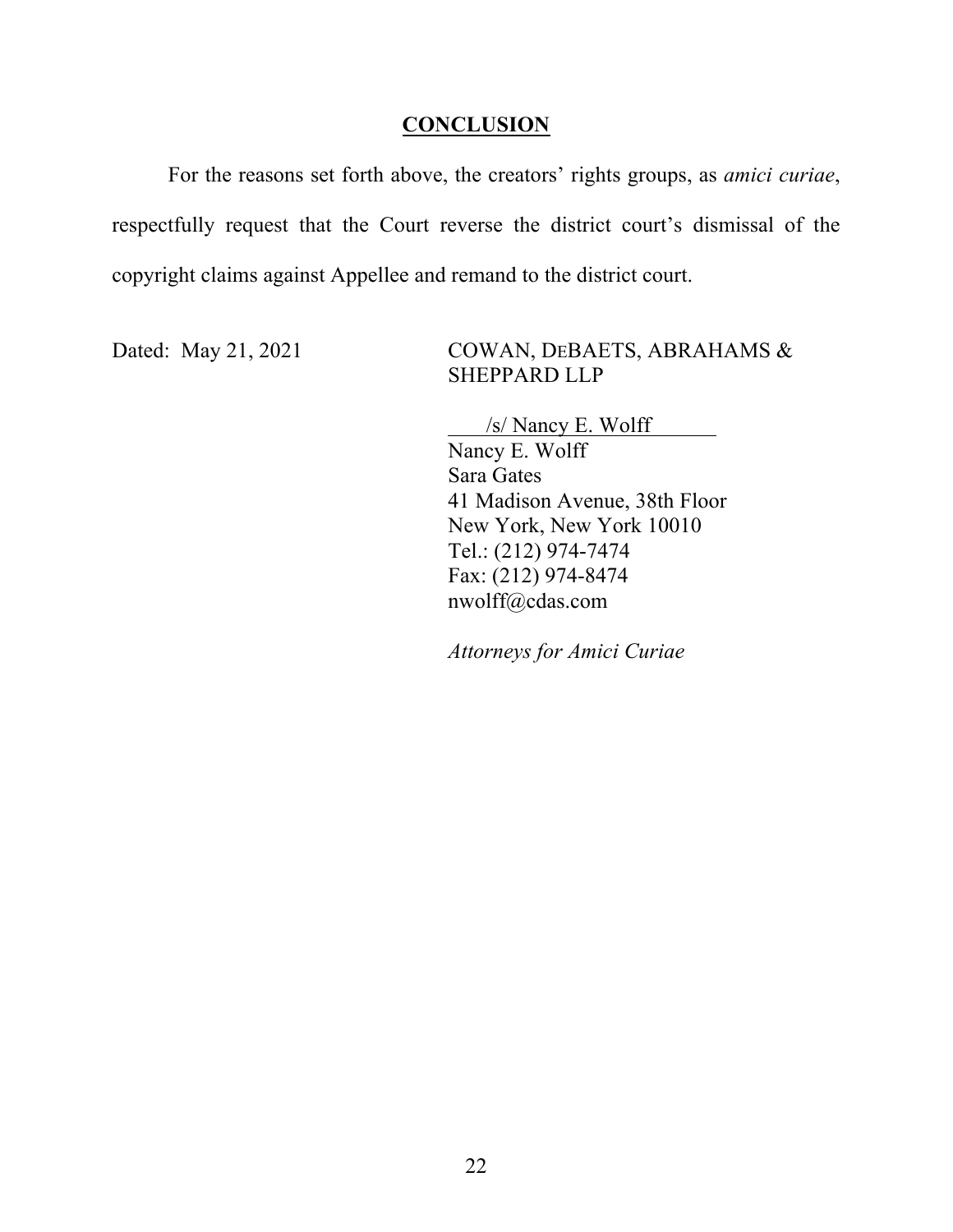# **CERTIFICATE OF SERVICE**

I hereby certify that on May 21, 2021, I electronically filed the foregoing with the Clerk of the Court by using the CM/ECF system.

> /s/ Nancy E. Wolff Nancy E. Wolff